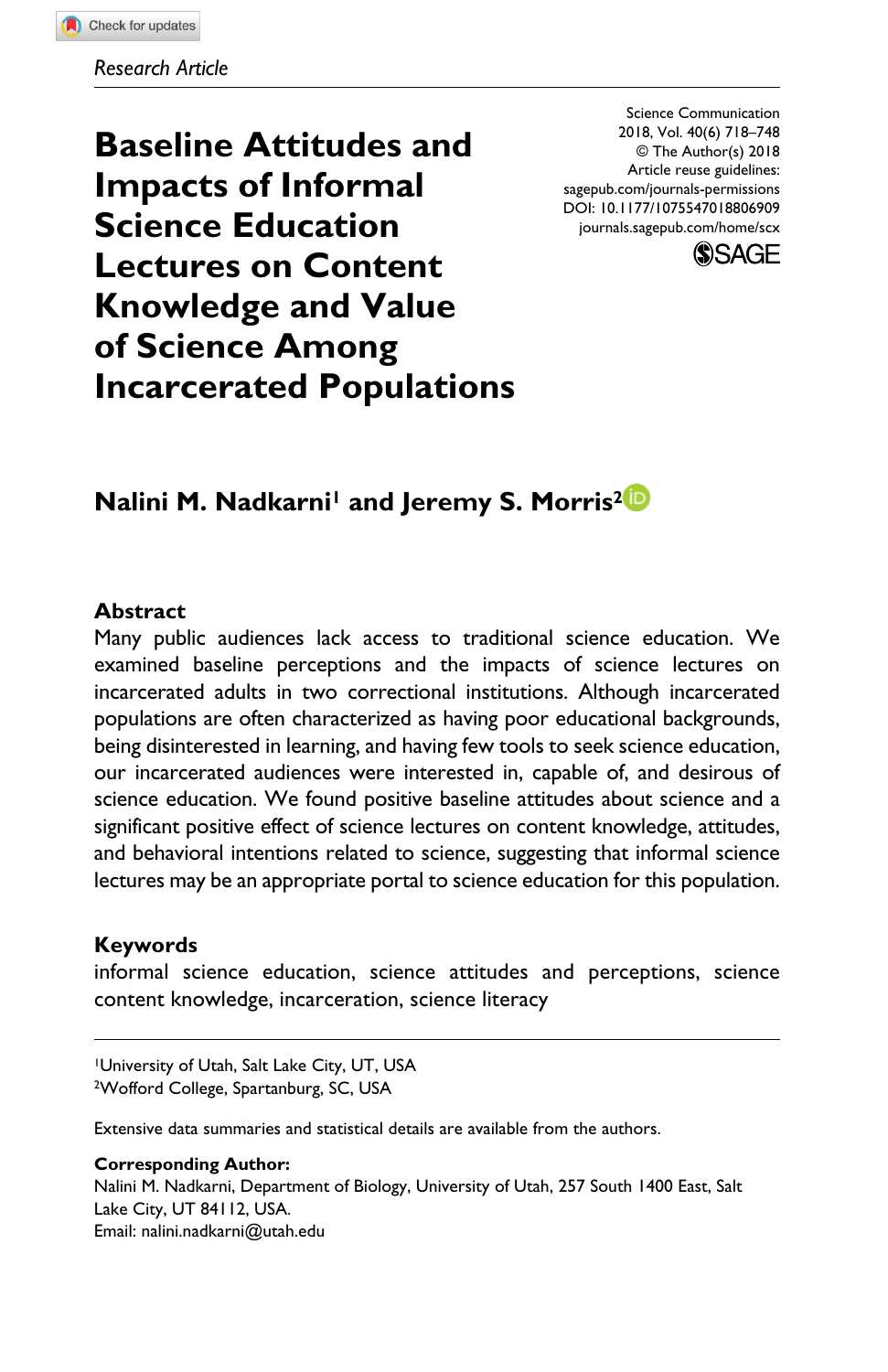## **Introduction**

A substantial challenge for scientists and science educators is to engage those who come from nonacademic backgrounds (Holdren, 2008; Leshner, 2007). Scientists tend to develop their questions and disseminate their work with people of similar cultures and education, and who hold similar values and share common vocabularies. However, broadening participation of those who have been traditionally underrepresented in science fields can foster a diversity of thinking, problem solving, and ways of knowing that can serve as a critical driver of excellence in research and innovation in scientific disciplines (Committee on Equal Opportunities in Science and Engineering, 2013; Guterl, 2014; National Academy of Sciences, 2011; Phillips, 2014; President's Council of Advisors on Science and Technology, 2012). Similarly, public engagement in science is important for expanding the scientifically literate populace, facilitating individuals to make decisions on issues of personal health and public policy as informed, independent thinkers, and to decrease the presently large gap in science understanding and trust between the scientific community and the public (Miller, 2004, 2013; Pew Research Center, 2015b). The increasing importance of broadening participation and public engagement in science has led to the designation of these practices as major investment priorities for the National Science Foundation (National Science Foundation, 2015) and other STEM research and education agencies (e.g., National Aeronautics and Space Administration, 2015).

Although greater support for public engagement in science has led to an increase in the number of programs and communities reached (e.g., Bauer & Jensen, 2011), there remain many communities for which pubic engagement is limited or absent. One such audience with virtually no access to formal (K-16) science education or informal science education (ISE) venues (e.g., educational institutions, museums, zoos) are the 2.3 million incarcerated people in the United States (Carson, 2015; Kirk, 2015; Minton & Zeng, 2015). More than 600,000 inmates are released from federal and state prisons each year (Carson & Golinelli, 2013). Recidivism rates (52% return to prison within 3 years; Durose, Cooper, & Snyder, 2014) are essentially unchanged over the past decade despite unprecedented spending on incarceration and other strategies aimed at criminal deterrence.

In addition to the general benefits of public engagement in science, educational engagement is particularly important to the incarcerated because of the direct impact it has on their future success. A meta-analysis commissioned by the Bureau of Justice Administration (Davis, Bozick, Steele, Saunders, & Miles, 2013) that included adult basic education, high school, GED, postsecondary education, and vocational training programs showed strong positive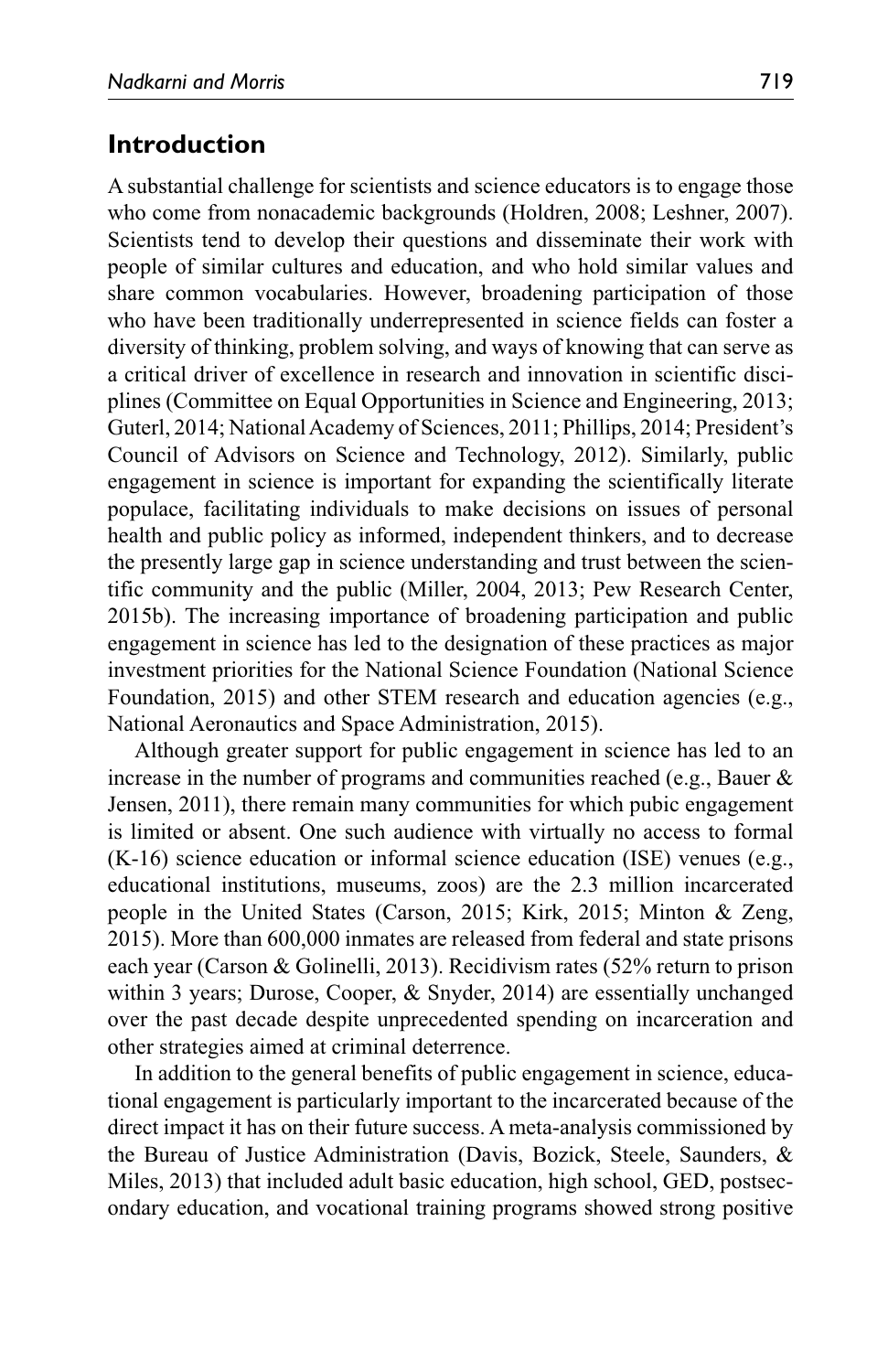outcomes following exposure of inmates to corrections education of any type. Such exposure reduced the probability of recidivism by 13% and increased the probability of postrelease employment by 13% (Davis et al., 2013). Similarly, formal prison education programs (e.g., Bard College's Bard Prison Initiative, Washington State's College in Prisons Program) have documented that higher education behind bars decreases recidivism and increases postrelease employment (Karpowitz, 2005; MacKenzie, 2006).

Incarcerated populations are also disproportionately composed of underserved populations. Ethnic minorities make up a disproportionate amount of this population: Approximately 57% of prisoners are African American or Latino, although they make up only 29% of the total population in the United States (U.S. Census Bureau, 2010). Additionally, inmates have low levels of educational attainment relative to the general population: 41% of inmates do not have high school diplomas (relative to 18% for the general U.S. population), and only 13% of incarcerated people have any amount of postsecondary education (relative to 48% for the general U.S. population; Harlow, 2003).

While formal prison education has clear benefits, these programs can be difficult to initiate, maintain, and evaluate, especially in states where legislators do not wish to appear "soft on crime" by expending state educational funds for those who have broken laws. Additionally, prison education programs are often focused on life skills and job training, which are important to corrections administrators and politicians because they represent efforts to reduce rates of recidivism and increase postrelease employment. Few programs in correctional institutions have been structured within the framework of ISE, which is characterized by fostering changes in knowledge and understanding through lifelong learning; growing skills that develop capabilities, values, and ways of thinking; and understanding and appreciating critical thinking and scientific processes, all outcomes that can be achieved through informal (outside of the classroom) contexts (National Research Council, 2009).

In 2012, we started the Initiative to Bring Science Programs to the Incarcerated (INSPIRE), a program that applies the framework of ISE to incarcerated populations. This program was modeled on the Sustainability in Prisons Project, a partnership (cofounded in 2003 by the author, NMN) between The Evergreen State College and the Washington State Department of Corrections that has established science and conservation programming at all security levels of correctional institutions (Gallagher, 2013; Nadkarni, Hasbach, Thys, Crockett, & Schnacker, 2017; Ulrich & Nadkarni, 2009). The mission of INSPIRE is to bring science and nature to incarcerated populations, with the explicit goals of (1) providing inmates access to science and scientists to inspire interest in and a sense of connection to science, (2) promoting a shift in the self-images of inmates (who often have poor educational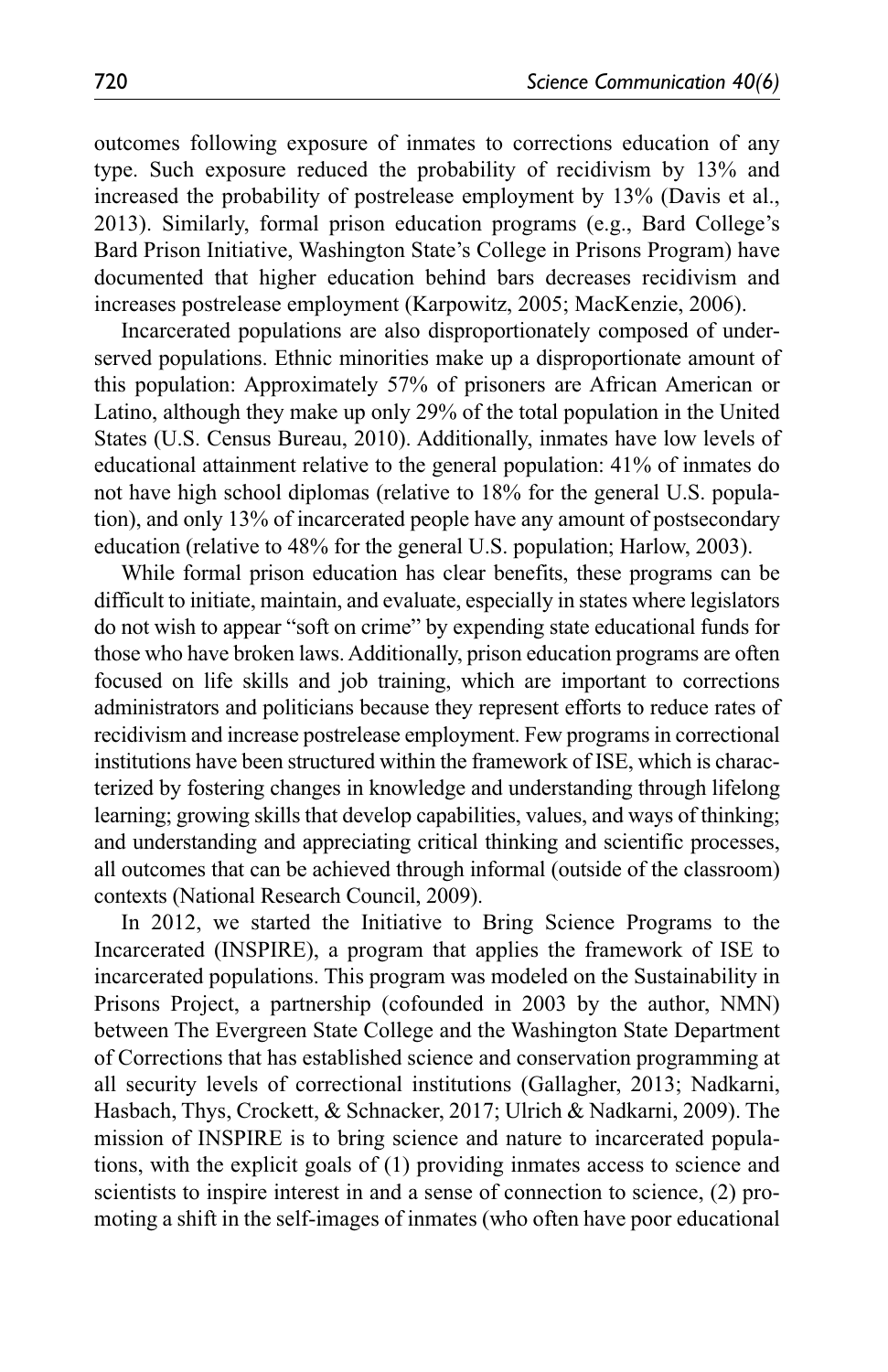backgrounds) from being "science-incapable" to being "science learners," and (3) providing science knowledge, training, and skills to support a successful return of inmates to their communities. INSPIRE has established a variety of programs at correctional facilities in Utah that build connections between science, scientists, inmates, and the corrections community through science lectures, workshops, and conservation projects.

The work we describe here operates within the ISE framework whose goal is to stimulate capabilities for the "strands" of informal science learning (National Research Council, 2009). Of those, our activities apply to four of the six strands: Strand 1. Experience excitement, interest, and motivation to learn about phenomena in the natural and physical world; Strand 2. Come to understand, remember, and use concepts, explanations, and facts related to science; Strand 4. Reflect on science as a way of knowing, and on a participant's own process of learning about phenomena; and Strand 6. Think about themselves as science learners and develop and identity as someone who knows about, uses, and sometimes contributes to science. Our work did not directly address capabilities for the other two strands. The short time for interactions and use of a lecture format did not facilitate the inmates' capacity to deeply explore, manipulate, test, and make sense of the physical and natural world (Strand 3). The restricted logistical capacity of the corrections environment prevented participation in an authentic research investigation (Strand 6).

Here we present two distinct and separate data sets that are important for understanding participants in this program (inmates) and their reception of one form of science programming. The first data set (baseline surveys) is from institution-wide onetime surveys to inmates and staff at the Salt Lake County Jail and the Utah State Prison. These surveys characterize and compare baseline attitudes and perspectives about science, math, and nature of different groups of inmates and corrections staff. We compared inmates survey results among demographic variables (gender, ethnic background, and education level) and correctional institutions (jail and prison), given that the differences between institutions (e.g., in duration of incarceration, mental health [Gibbs, 1975], and opportunities for participation in other programs) may lead to different impacts on inmates. We also wanted to understand how inmate perspectives compare to the general U.S. population. For this, we used staff as a proxy for the general U.S. population, given that they have similar demographics and education levels (U.S. Census Bureau, 2010, 2016).

The second data set we present here if from our monthly science lecture series. This data set assesses the impacts of science lectures on inmates' content knowledge, attitudes, and behavioral intentions about science, math, and nature. Our lecture series program is voluntary for inmates and scientists, has no set curriculum, and does not grant academic credit. These lectures were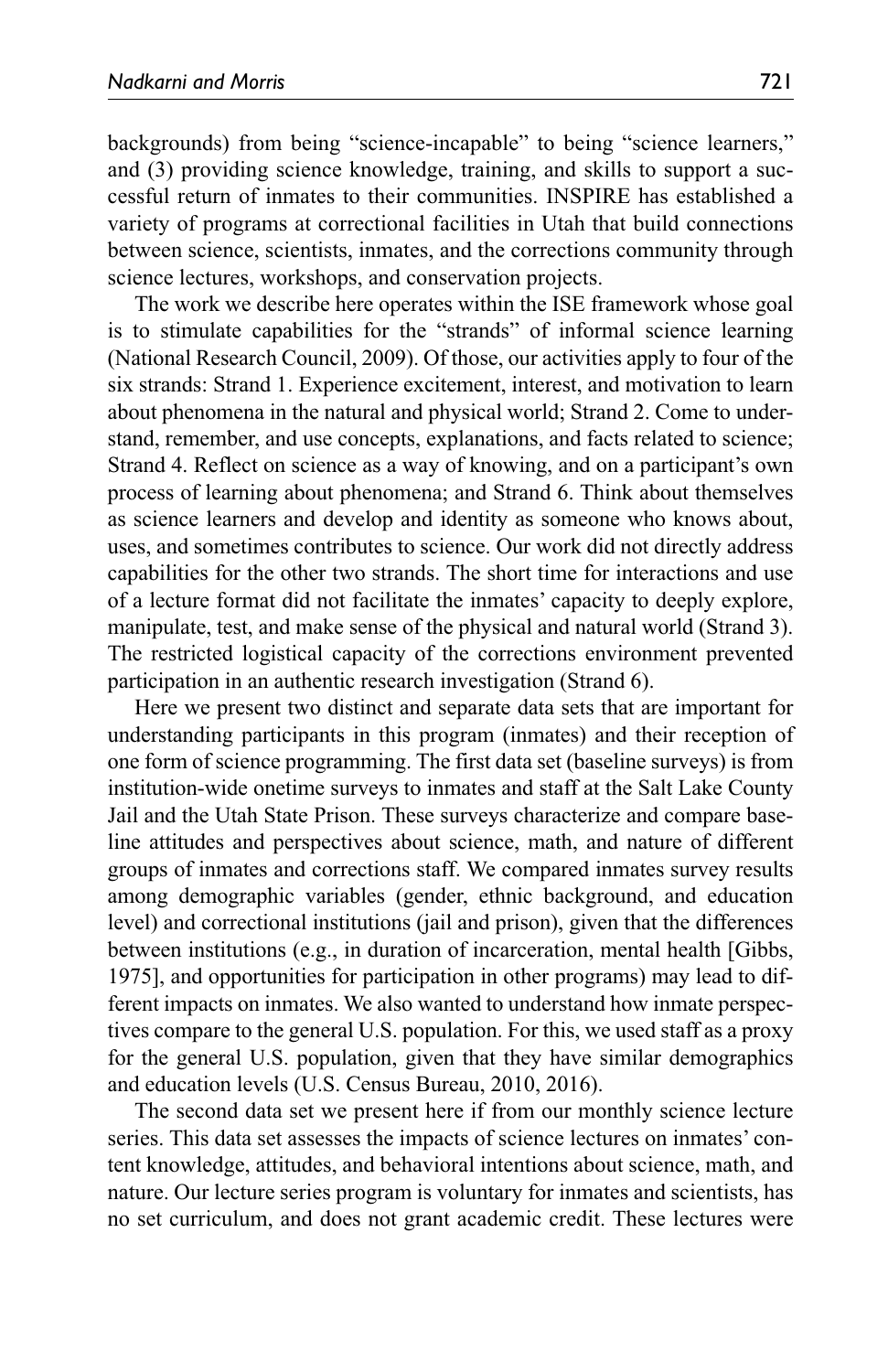created collaboratively by scientists and INSPIRE staff with the express goals of (1) promoting a high degree of interaction between presenter and audience (within the logistical constraints imposed by correctional facilities) and (2) promoting understanding by all or most audience members, while accommodating the broad range in educational background of participants.

Because there was no precedent for documenting the impacts of informal science lectures on adult populations inside corrections institutions, we carried out exploratory research (Institute of Education Sciences, 2013) based on our previous program work with incarcerated populations. We had to create very short surveys with simple language because of the limited time available for our lecture sessions due to jail/prison scheduling constraints and to allow broader participation given the low literacy and educational levels of some participants. This approach is appropriate because (1) we were taking first steps to answer questions about reception of science lectures to a novel audience, rather than testing theory about science communication or educational constructs, and (2) we did not have access to large numbers of participants due to security and logistical constraints. Where possible, we used items from validated surveys, modified items as necessary, and developed our own questions when preexisting surveys did not apply. This study represents a first step in examining the potential impacts of ISE on a population with virtually no access to formal or informal science education and may serve as a valuable resource for engagement programs focused on communicating science to nontraditional audiences.

## **Materials and Method**

## *General Framework and Survey Design*

For each facility (Salt Lake County Jail and Utah State Prison), our study consisted of two parts: (1) a onetime baseline survey of the entire population of inmates (not including maximum security units) and staff and (2) pre- and postlecture surveys administered to participants at each lecture. All surveys were voluntary and were accompanied by approved consent letters. Survey design and data management were carried out in collaboration with the Utah Education Policy Center, an independent educational research organization within the University of Utah. This study was reviewed and approved by the Institutional Review Board (IRB) of the University of Utah (IRB\_00061095), including the protocols for implementing the baseline and lecture surveys, and data management procedures. The consent letter, survey documents, study logic model, and recruitment flyer texts were also reviewed and approved for the duration of this study.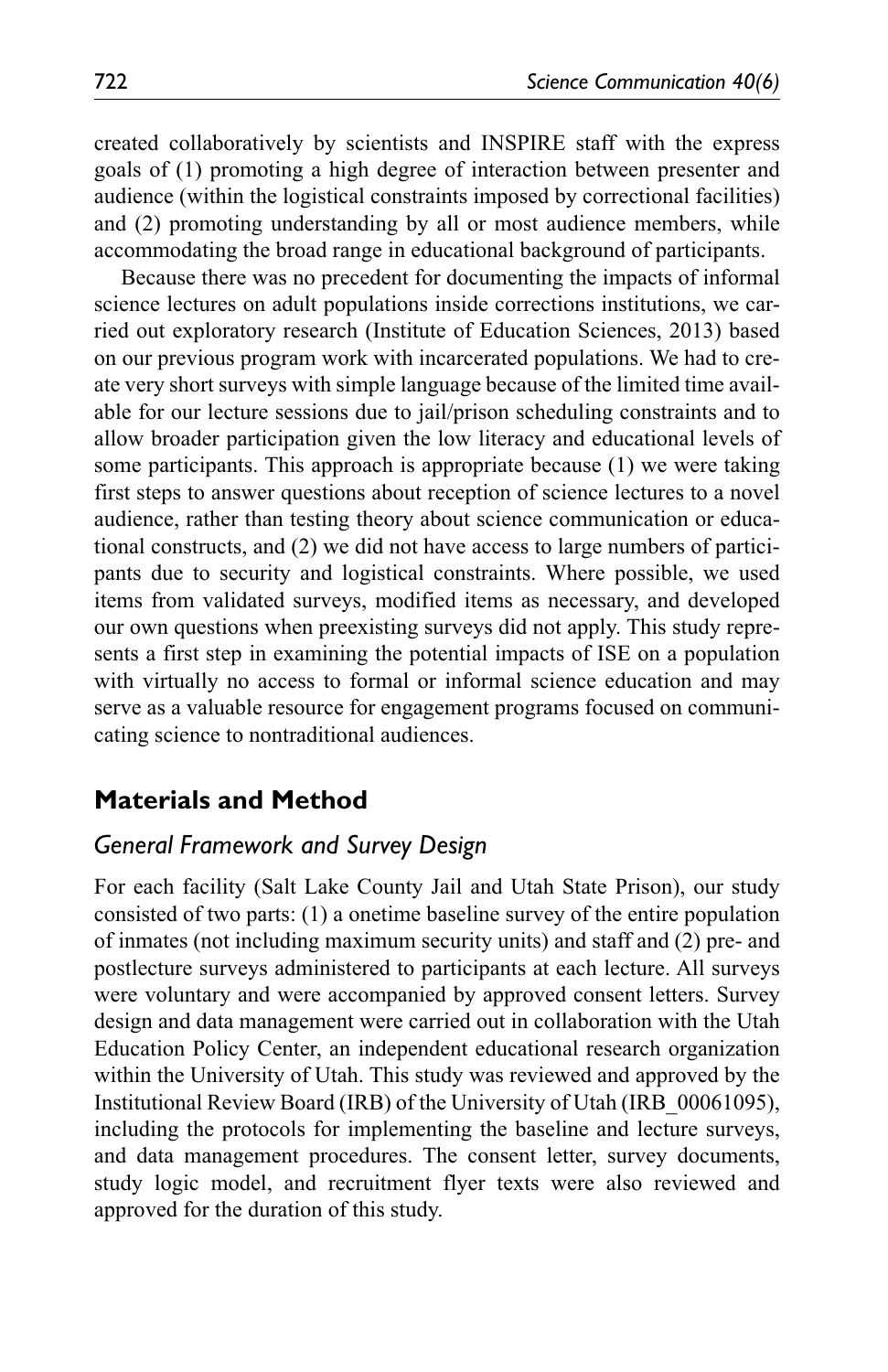The exploratory nature of this work suggests a preliminary qualitative research approach, but we have used quantitative surveys for assessment. Our research team has been carrying out a range of activities that bring science and nature to the incarcerated since 2003 (Ulrich & Nadkarni, 2009). For the first 8 years, science lectures were sporadically delivered to adult inmates in a variety of corrections institutions without formal and systematic evaluation instruments. However, these provided opportunities for informal feedback of inmates and corrections staff and allowed us to gauge the level of appropriate lecture terminology and concepts and to understand the reading abilities and attention spans of inmates. This information led us to place necessary constraints on language, amount of text, and length of written surveys.

Using this knowledge, the questions and categories for our surveys were created by a professional evaluator at the Utah Education Policy Center (based at the University of Utah). Survey questions were based around the topics of science, math, nature, and conservation because those are the primary focus on INSPIRE programming. Evaluation instruments were based in part on the theory of planned behavior and the theory of reasoned action (Ajzen & Fishbein, 1980; de Leeuw, Valois, Aizen, & Schmidt, 2015). However, the novel nature of this audience (incarcerated men and women and corrections staff) and lack of preceding studies did not allow direct use of that literature. Where possible, we used items from validated surveys, modified items as necessary, and developed our own questions when preexisting surveys did not apply. The following survey question topics were derived from validated scales: attitudes toward science, who can do science, and enjoyment of studying science and math (Scientific Attitude Inventory; Moore & Foy, 1997); perception of the utility of science in daily life (Motivated Strategies for Learning Questionnaire; Pintrich & De Groot, 1990); value of knowing math to help earn a living (Fennema–Sherman Mathematics Attitudes Scale; Fennema & Sherman, 1976); and value of environmental protection for benefits to self and others (New Environmental/ Ecological Paradigm scale; Dunlap & Van Liere, 1978; Dunlap, Van Liere, Mertig, & Jones, 2000). All other survey questions were original and not derived from validated scales.

### *Study Sites*

The Salt Lake County Jail is operated by the Salt Lake County Sheriff's Office and houses approximately 2,300 inmates. The Utah State Prison, located 20 miles south of Salt Lake City, is managed by the Utah Department of Corrections. It is the primary state prison in Utah and has a capacity of 4,300 inmates, from minimum to maximum security. Baseline surveys were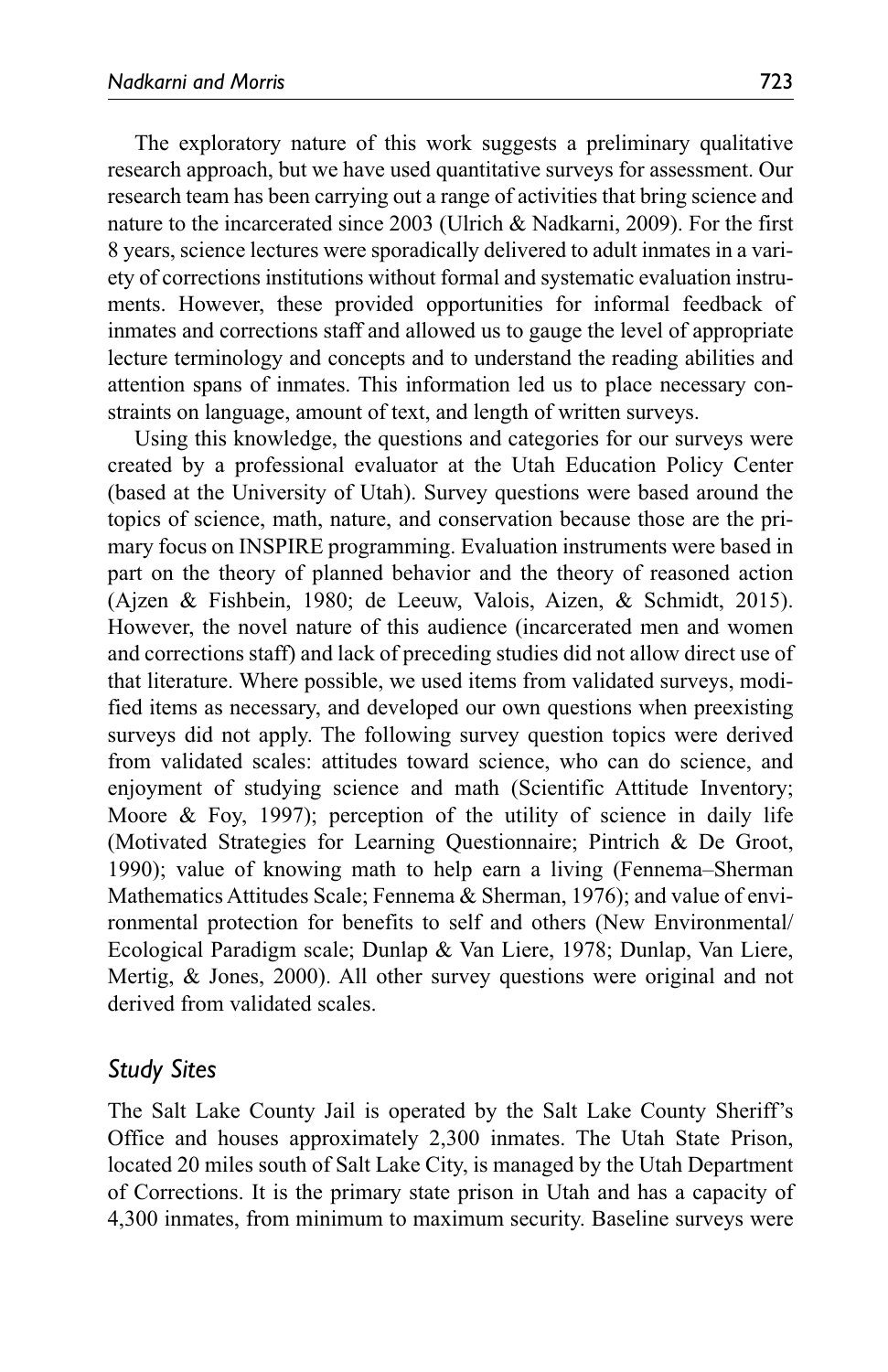delivered to all inmates (both men and women) in minimum and medium level security at both the jail and prison. Because of logistical constraints, science lectures were delivered to men only. At the jail, lectures occurred in a minimum and medium security cellblock in the "Metro" facility, which houses up to 64 inmates in double-tiered cells. At the prison, lectures were delivered in the gymnasium of the "Promontory" Unit, a 400-bed medium security–level sub-unit for men who participate in structured substance abuse or sex offender treatment programs.

### *Baseline Survey*

*Inmates.* At the Salt Lake County Jail, all inmates (both men and women) in minimum- and medium-level security facilities (approximately 1,500 inmates total) were invited to participate in the baseline survey. INSPIRE staff visited each participating housing unit to distribute surveys. Inmates who chose to participate completed the surveys immediately, which were then collected by jail officers. At the Utah State Prison, all inmates (approximately 2,800, both men and women, excluding maximum security and severe mental illness units) were invited to complete baseline surveys. Prison staff distributed the surveys. Inmates returned their completed survey within 3 days, using the internal mail system. Inmate surveys at both locations were available in English and Spanish. Baseline survey questions were based in the following constructs (with Cronbach's alpha or Spearman–Brown  $(r_{\rm SB})$  reliability scores): (1) Identity With Science and Scientists ( $\alpha = .70$ ), (2) Science and Math Connection to Life ( $\alpha = .81$ ), (3) Relationship With the Environment ( $\alpha =$ .83), (4) Behavioral Intentions Related to Science  $(r_{SB} = .79)$ , (5) General Education or Job Training ( $r_{SR} = .69$ ), (6) Science Education ( $r_{SR} = .76$ ), (7) Math Education ( $r_{\text{SR}} = .56$ ), (8) Employment Related to the Environment ( $\alpha$  $=$  .87), (9) Incarceration ( $\alpha =$  .13), and (10) Logistics ( $r_{\text{SR}} =$  .56). As indicated by Cronbach's alpha and  $r_{SR}$  scores (for two-item categories; Eisinga, Grotenhuis, & Pelzer, 2013), constructs for science-, math-, and naturerelated questions were acceptably reliable. For Incarceration questions, reliability was low. Questions on the surveys were randomly ordered but are reordered here to facilitate interpretation. Questions were formatted as 5-point Likert-type scale items. The response scale ranged from *strongly disagree* to *strongly agree*; for behavioral intention-based questions, the scale ranged from *very unlikely* to *very likely*.

*Staff.* Staff working at the jail (approximately 700) and prison (approximately 890) were invited to complete staff baseline surveys. These surveys were conducted online (Qualtrics LLC, Provo, UT) and were accessed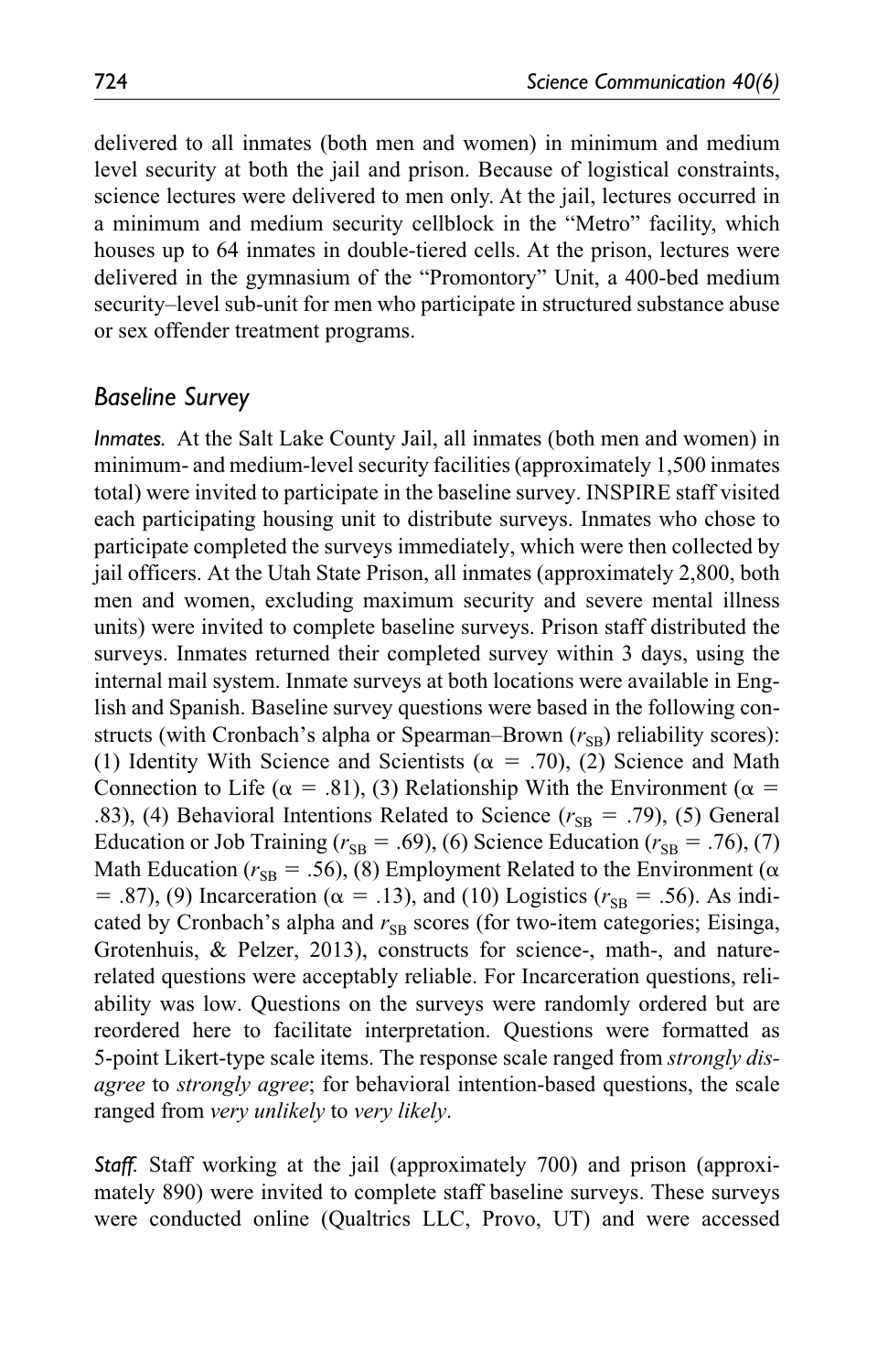through a recruitment e-mail message that was written by INSPIRE staff and distributed by administration at each facility. Baseline survey questions were based in the following constructs (with Cronbach's alpha reliability scores): (1) Identity With Science and Scientists ( $\alpha = .66$ ), (2) Science and Math Connection to Life ( $\alpha = .84$ ), (3) Relationship With the Environment ( $\alpha =$ .83), (4) Science Education ( $\alpha = .77$ ), and (5) Math Education ( $\alpha = .57$ ). Reliability scores are calculated for inmate and staff data separately because the surveys were not identical (some inmate-focused questions were not applicable to staff). Questions on the actual surveys were randomly ordered. Questions were reordered here to facilitate interpretation.

*Analysis.* Demographic data were self-reported on surveys. For gender, we compared individuals identifying as men and women. For ethnic background, because of the small percentage of minority inmates at the jail (35%) and the prison (19%), we compared White non-Hispanics with all minorities pooled. For the analysis based on educational level, we used three groupings: less than high school diploma, high school diploma or GED, and more than high school diploma (included some college, associate's or bachelor's degree, and graduate or professional school). To determine if baseline survey responses differed by institution and demographic variables, we used a 2 (location: jail, prison)  $\times$  2 (gender: men, women)  $\times$  2 (ethnic background: White, minority)  $\times$  3 (education level: less than high school degree, high school degree of GED, more than high school) analysis of variance (ANOVA) with each set of construct scores as dependent variables. To examine differences in construct scores among demographic variables within each institution, we used 2 (gender)  $\times$  2 (ethnic background)  $\times$  3 (education level) ANOVA tests with post hoc Dunn tests for 3-group comparisons (educational level). To compare data between inmates and staff within each institution, we used 2 (group: inmates, staff)  $\times$  2 (gender)  $\times$  2 (ethnic background)  $\times$  3 (education level) ANOVA tests. Construct scores for inmates-staff comparisons were built from common questions between inmate and staff surveys (indicated on tables). Additionally, we used Wilcoxon rank sum tests to examine differences for individual survey question responses. Within each set of comparisons, *p* values were adjusted using the false discovery rate procedure (Benjamini & Hochberg, 1995). To summarize baseline survey data, we calculated the percentage of *agree* or *strongly agree* responses for each survey question. For questions with reversed polarity, we calculated the percentage of *disagree* or *strongly disagree* responses. For behavioral intention questions, percentages represent *likely* or *very likely* responses. All analyses were carried out in the R Statistical Programming Environment (R Development Core Team, 2016).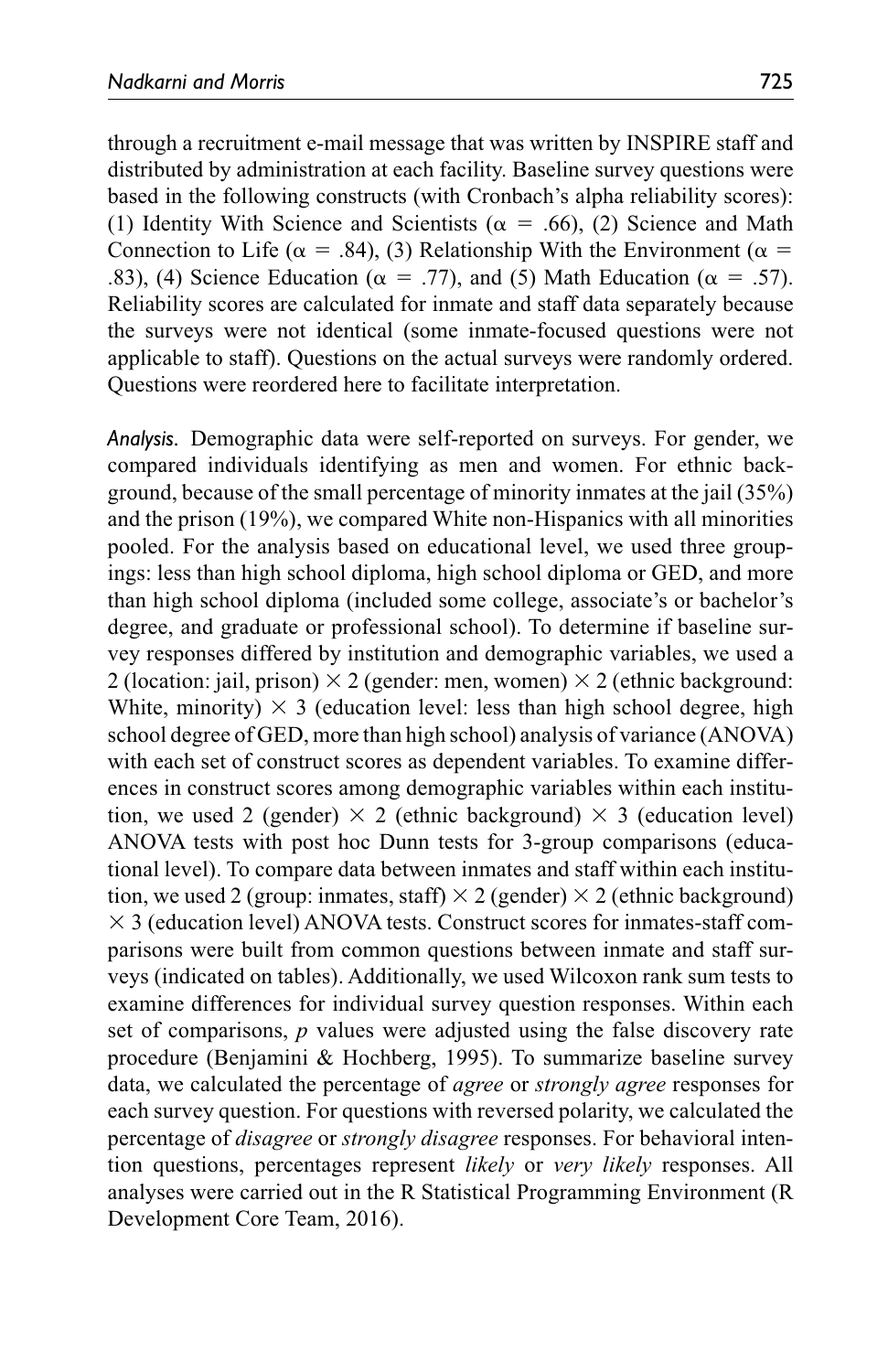### *Lecture Surveys*

*Inmates.* Lectures were carried out in men's facilities only at both the jail and prison. At the jail, the lecture was verbally announced 5 minutes before it started and was available to any inmate in the unit who chose and was allowed to attend. At the prison, the lecture was announced by printed flyers 2 weeks in advance. All attendees at science lectures were given the opportunity to complete voluntary pre- and postlecture surveys (approximately 25-80 people per lecture). The surveys were passed out by corrections staff and/or INSPIRE staff. Prelecture surveys were distributed and collected before the lecture started. Postlecture surveys were distributed and collected after the lecture had ended. Pre- and postlecture survey questions were identical.

Science content knowledge questions (3 lecture-specific questions, grouped at the beginning of each survey) were unique for each lecture. These were written by INSPIRE staff and were designed to gauge learning of broad concepts covered in a given lecture. For example, in a lecture on diabetes, the following true/false content knowledge questions were asked: (1) Diabetes affects only people who are very unhealthy; (2) Blood sugar levels should always be high; and (3) Insulin helps control the level of sugar in the bloodstream. For a lecture on the sun, the questions were the following: (1) The sun outputs about the same amount of power as an atomic bomb; (2) The sun does not have a magnetic field; and (3) The sun releases only visible forms of light. For a lecture on CRISPR, the questions were the following: (1) CRISPR is a gene editing tool that scientists invented and (2) Scientists understand the function of all the DNA in the human genome; (3) Enhancers are pieces of DNA that act like switches to control genes.

Survey questions focusing on attitudes related to science and math were based in the following categories: (1) Identity With Science and Scientists, (2) Science and Math Connection to Life, (3) Relationship With the Environment, (4) Science Education, (5) Math Education, and (6) Employment Related to the Environment. These attitude-based questions were reliable as a construct for both pre- and postlecture surveys ( $\alpha = .79$  and .80, respectively). Questions on the actual surveys were randomly ordered but are reordered here to aid in interpretation. Survey questions focusing on behavioral intentions related to science and science media were grouped at the end of each survey. The reliability for the behavioral intention–based question construct was also satisfactory ( $\alpha$  = .80 and .83 for pre- and postlecture surveys).

*Lectures and Recruitment of Speakers.* We coordinated 23 lectures at the jail and 12 at the prison. Topics included a wide variety of scientific research: trees, cone snail venom, worm memory, human gut microbiota, antibiotic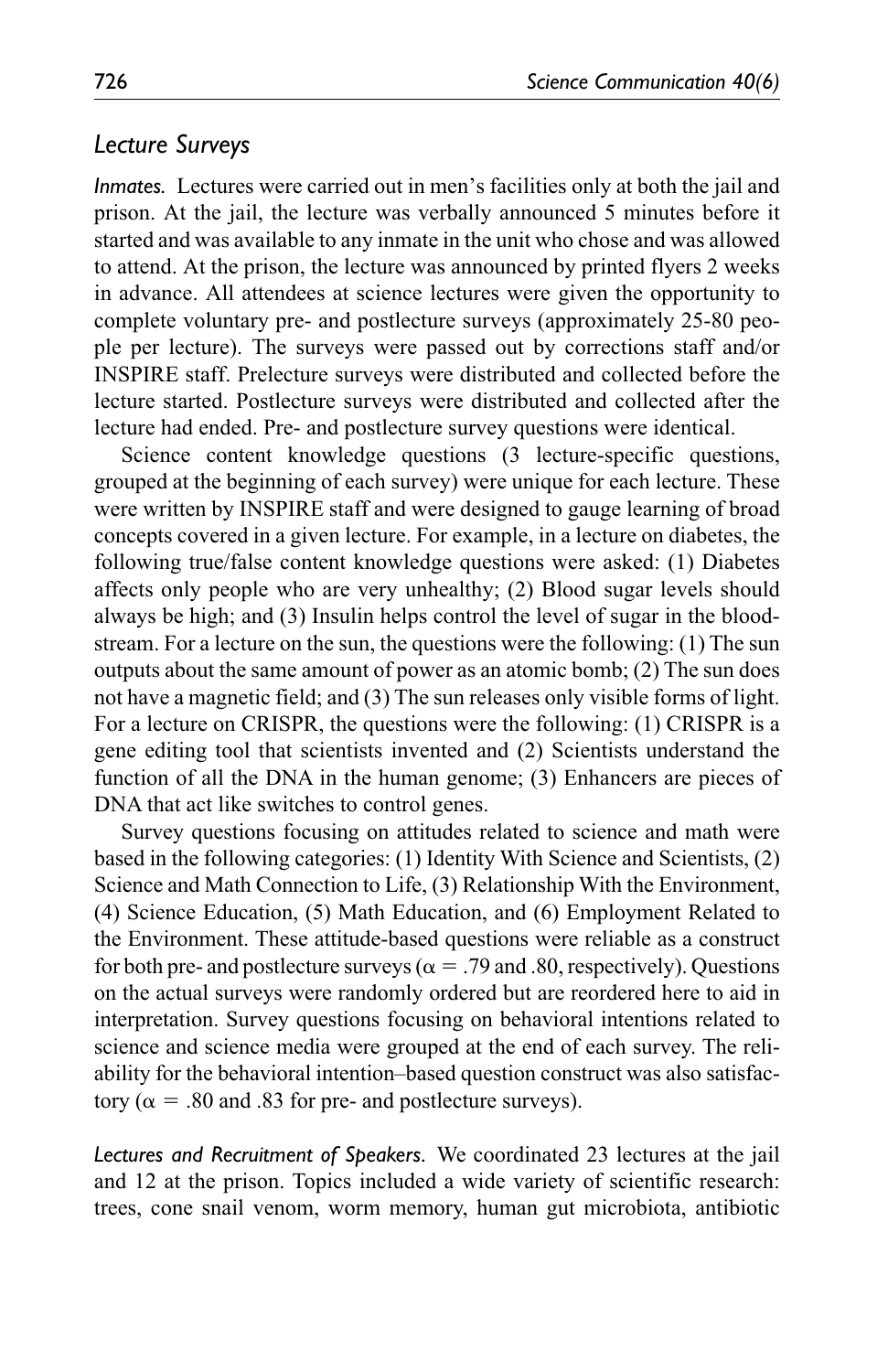resistance, ant diversity, pika ecology, physics of the human voice, biomechanics of gray wolves, structure of viruses, watersheds, the effects of inactivity on human health, bird anatomy, ant–plant ecological interactions, biochemistry of cancer drugs, bird migration, large carnivore conservation, mathematical modeling of the common cold, and the genetics of feather traits in pigeons. All speakers delivering lectures were academic researchers (faculty, graduate students, and postdoctoral researchers) from science departments at universities in Utah. INSPIRE staff assisted speakers in the design of their presentations in order to ensure that the material was at the correct educational level, was the correct length, and incorporated audience interactions. Speakers were encouraged to pose questions during the presentation and to solicit frequent feedback from the audience. Following each lecture, a question-and-answer session occurred that typically lasted about 15 minutes. Lectures were each stand-alone presentations, and there was no set curriculum. This is crucial in correctional institutions, where turnover is high. Indeed, most lecture participants attended only one lecture (detailed below).

To recruit speakers, an initial solicitation for speakers was sent through departmental correspondence within the University of Utah. Following this, all speaker recruitment has been word of mouth and has been sustained through the perceived values of the program and positive experiences of speakers. Speakers were offered a letter of appreciation and a modest stipend (most speakers declined the stipend).

*Analysis.* Pre- and postlecture surveys were matched using inmate identification numbers (issued by the correctional institutions) that participants provided on surveys. Unmatched surveys were omitted from analysis. A small number of surveys ( $n = 33$  and 16 at the jail and prison, respectively) were omitted due to our interpretation that responses were arbitrary (e.g., a line drawn through all rows, indicating that participant was not actually answering each question individually). To determine if survey responses changed as a result of the lecture experience, we compared survey constructs between pre- and postlecture survey data using nonparametric Wilcoxon signed rank tests on the first factor of each survey construct. For this analysis, we used only data from the first lecture attended by each participant (some individuals attended multiple lectures). We also used Wilcoxon signed rank tests to examine individual survey questions. To summarize pre-post changes by question type (content, attitude, and behavioral intention), we compared the mean difference in responses from pre- to postlecture. To determine if the pre-post changes differed by institution, we compared data from the jail and prison. Within each set of comparisons, *p* values were adjusted using the false discovery rate procedure (Benjamini & Hochberg, 1995).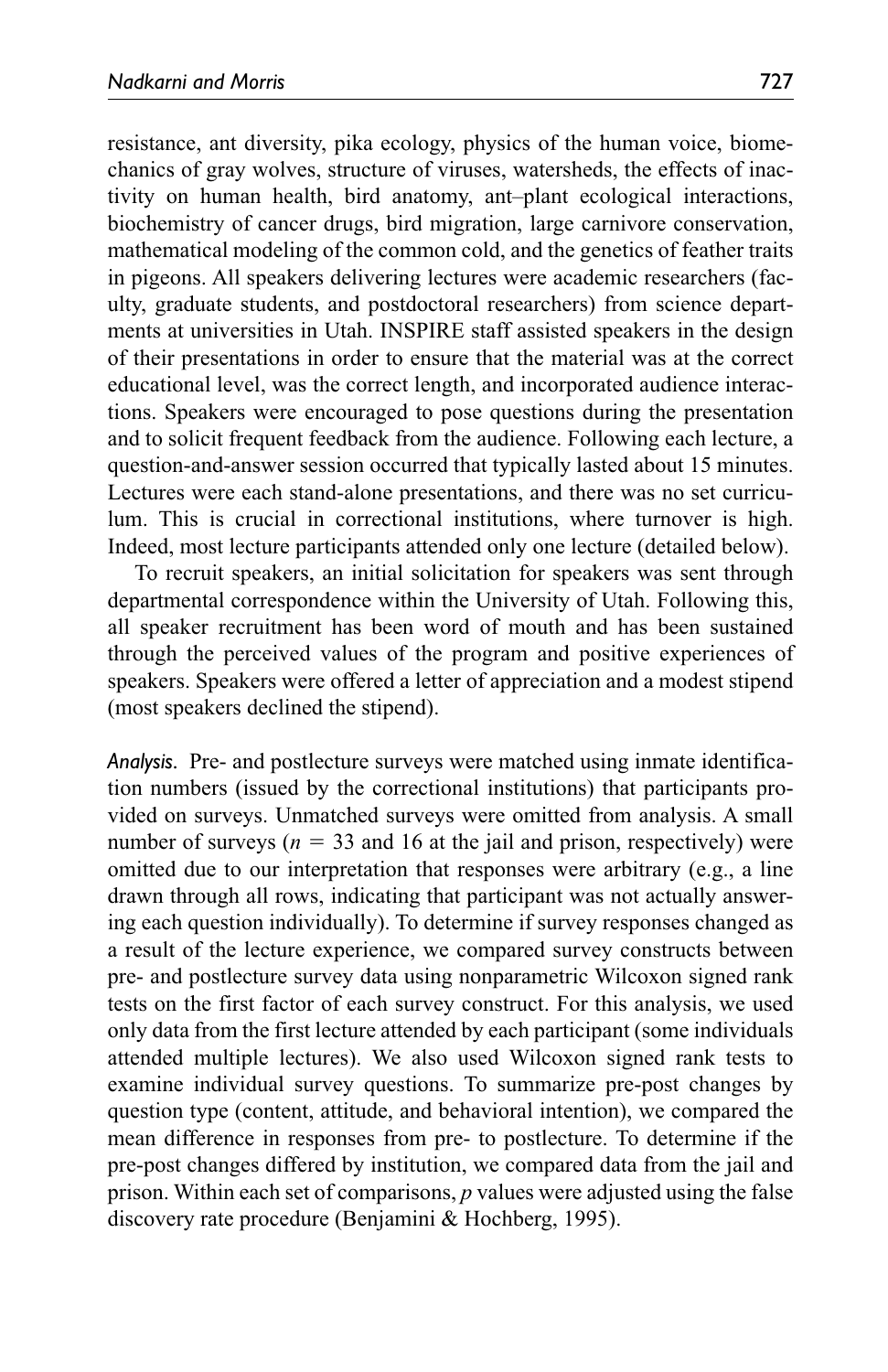# **Results**

## *Baseline Surveys*

*Demographics.* About one third of the eligible inmates at both the jail (34%) and prison (38%) completed the baseline surveys ( $n = 511$  and 1066, respectively). About 8% of jail staff and 28% of prison staff completed surveys (*n* = 57 and 247, respectively). Demographic summaries for all participants indicate that survey respondents at both the jail and the prison were mostly men (77% and 70%, respectively) and that the majority were White non-Hispanic (65% at the jail and 81% at the prison). Hispanics made up the largest proportion of minority groups (26% at the jail and 12% at the prison). For highest level of educational attained, the largest category in both the jail and prison was a high school diploma (26% and 34%), followed by "some college" (23% and 29%) and "some high school" (18% and 6%). Participating staff from both institutions had a fairly even gender balance, with men representing 56% of respondents at the jail and 59% at the prison. Staff were mostly White non-Hispanic (89% at the jail and 83% at the prison). As with inmates, the highest proportion of minority groups was Hispanic (9% and 4%). For education level, the most common category for staff was "some college" (42% and 31%) or an associate's degree (26% and 23%).

*Survey Responses.* In general, responses for attitudes about science, math, and nature were highly positive, with an average of 83% and 78% of inmates responding with *agree* or *strongly agree* (on attitude questions) or *likely* or *very likely* (on behavioral intention questions) at the jail and prison, respectively (Table 1). Positive responses were highest for questions in the categories of Science Education, Relationship With the Environment, Math Education, Identity With Science and Scientists, and Science and Math Connection to Life. Inmates responded positively to questions on Employment Related to the Environment and were fairly likely to seek out science media or discuss science with others (Behavioral Intentions Related to Science). Questions not related to science/math/nature indicated that inmates were highly interested in continuing their education (General Education or Job Training), that they did not feel strongly connected to the outside world (Incarceration), and that they did not like filling out surveys (Logistics). Responses were significantly more positive  $(p < .05;$  ANOVA) for jail inmates as compared to prison inmates for 8 of 10 survey constructs (the exceptions were General Education or Job Training and Incarceration) and in 30 of 39 survey questions. Prison inmates had more positive responses for one survey construct (Incarceration).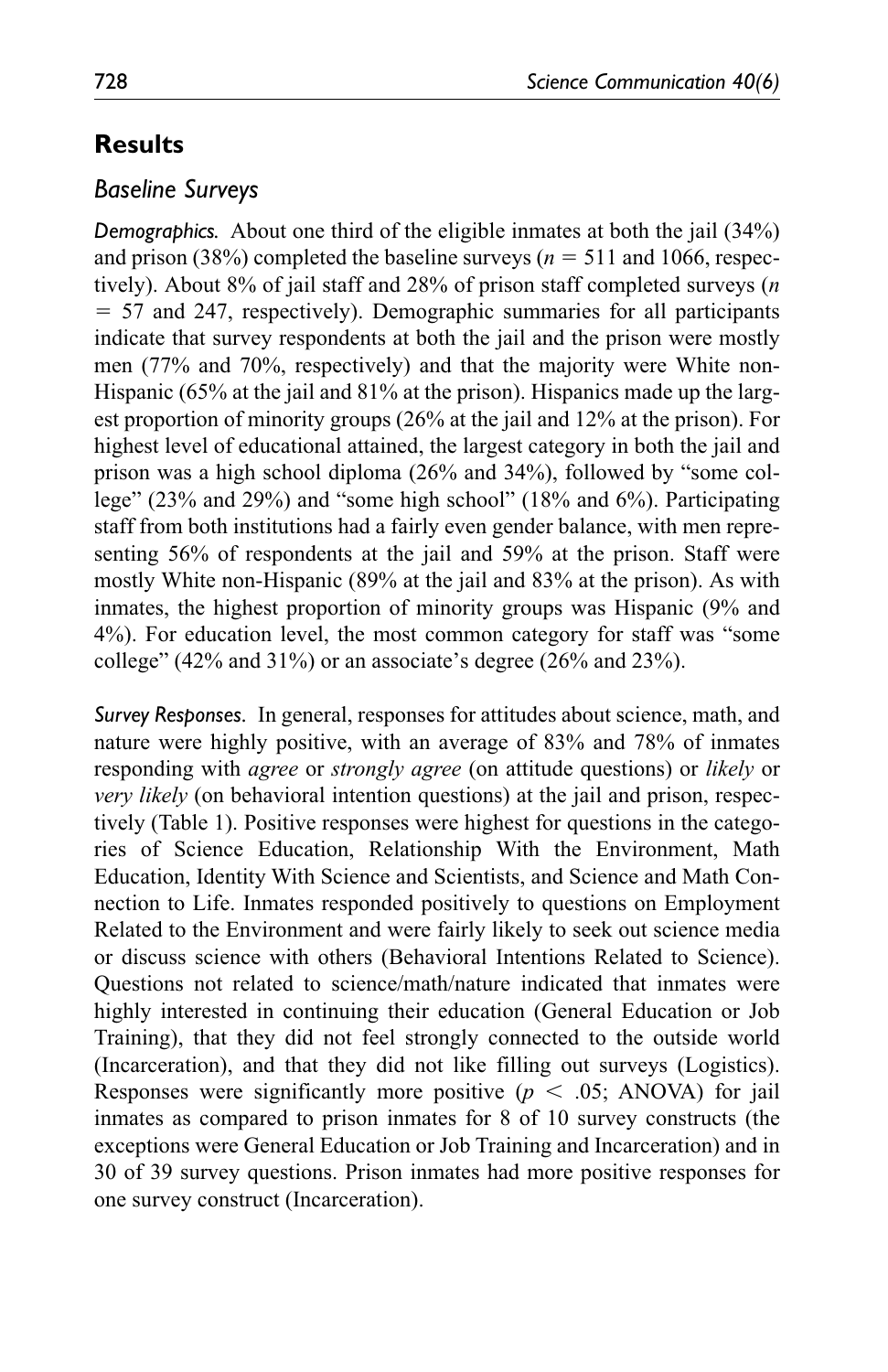| inmates at the sait Lake County jail and the Utan State Prison.                                                                      |                              |        |
|--------------------------------------------------------------------------------------------------------------------------------------|------------------------------|--------|
|                                                                                                                                      | % Agree or<br>strongly agree |        |
| Baseline survey constructs and questions                                                                                             | Jail                         | Prison |
| Identity With Science and Scientists ( $F = 26.07$ , $p < .001$ <sup>*</sup> ; mean difference = -0.245)                             |                              |        |
| 1 <sup>a</sup> . Only highly trained scientists can understand<br>science. <sup>b</sup>                                              | $82*$                        | 75     |
| 2. Scientists are not so different from me.                                                                                          | 66                           | 65     |
| 3 <sup>a</sup> . Scientific work is useful only to scientists.                                                                       | 75                           | 80*    |
| 4 <sup>a</sup> . Scientific work would be too hard for me. <sup>b</sup>                                                              | $72*$                        | 68     |
| 5. Working in science or learning about science would<br>be fun.                                                                     | 92*                          | 86     |
| 6. I would probably sign up for a university<br>presentation on science if it were available.                                        | 90*                          | 78     |
| 7. I would probably sign up for university presentation<br>about something other than science if it were<br>available.               | 84*                          | 79     |
|                                                                                                                                      | 80                           | 76     |
| Science and Math Connection to Life ( $F = 6.21$ , $p = .014$ <sup>*</sup> ; mean difference = -0.116)                               |                              |        |
| 8. Science helps me in my daily life. <sup>b</sup>                                                                                   | 74*                          | 72     |
| 9. Math helps me in my daily life.                                                                                                   | 86*                          | 84     |
| 10. Knowing science will help me earn a living.                                                                                      | $67*$                        | 60     |
| 11. Knowing math will help me earn a living. <sup>b</sup>                                                                            | 82                           | 83     |
|                                                                                                                                      | 77                           | 75     |
| Relationship With the Environment ( $F = 17.67$ , $p < .001$ <sup>*</sup> ; mean difference = -0.241)                                |                              |        |
| 12. The earth has plenty of natural resources if we just<br>learn how to develop them.                                               | 90*                          | 80     |
| 13. Engaging in actions that help the Earth, such as<br>recycling and reducing waste, is important to me.                            | 90                           | 89     |
| 14. I think of myself as a part of nature, not separate<br>from it. <sup>b</sup>                                                     | 84*                          | 81     |
| 15. I really enjoy being outdoors.                                                                                                   | 98*                          | 95     |
| 16. I would like to learn to grow my own vegetables.                                                                                 | ∗۱۶                          | 87     |
| 17. I feel a personal bond with things in my natural<br>surroundings, like trees, a stream, wildlife, or the<br>view on the horizon. | 89*                          | 82     |
| 18 <sup>a</sup> . I do not worry about environmental problems.                                                                       | 80                           | 79     |
| 19. Sustainability is about balancing economic<br>development with environmental conservation and<br>fairness.                       | 74*                          | 70     |

**Table 1.** Summary of Responses From Institution-Wide Baseline Surveys for Inmates at the Salt Lake County Jail and the Utah State Prison.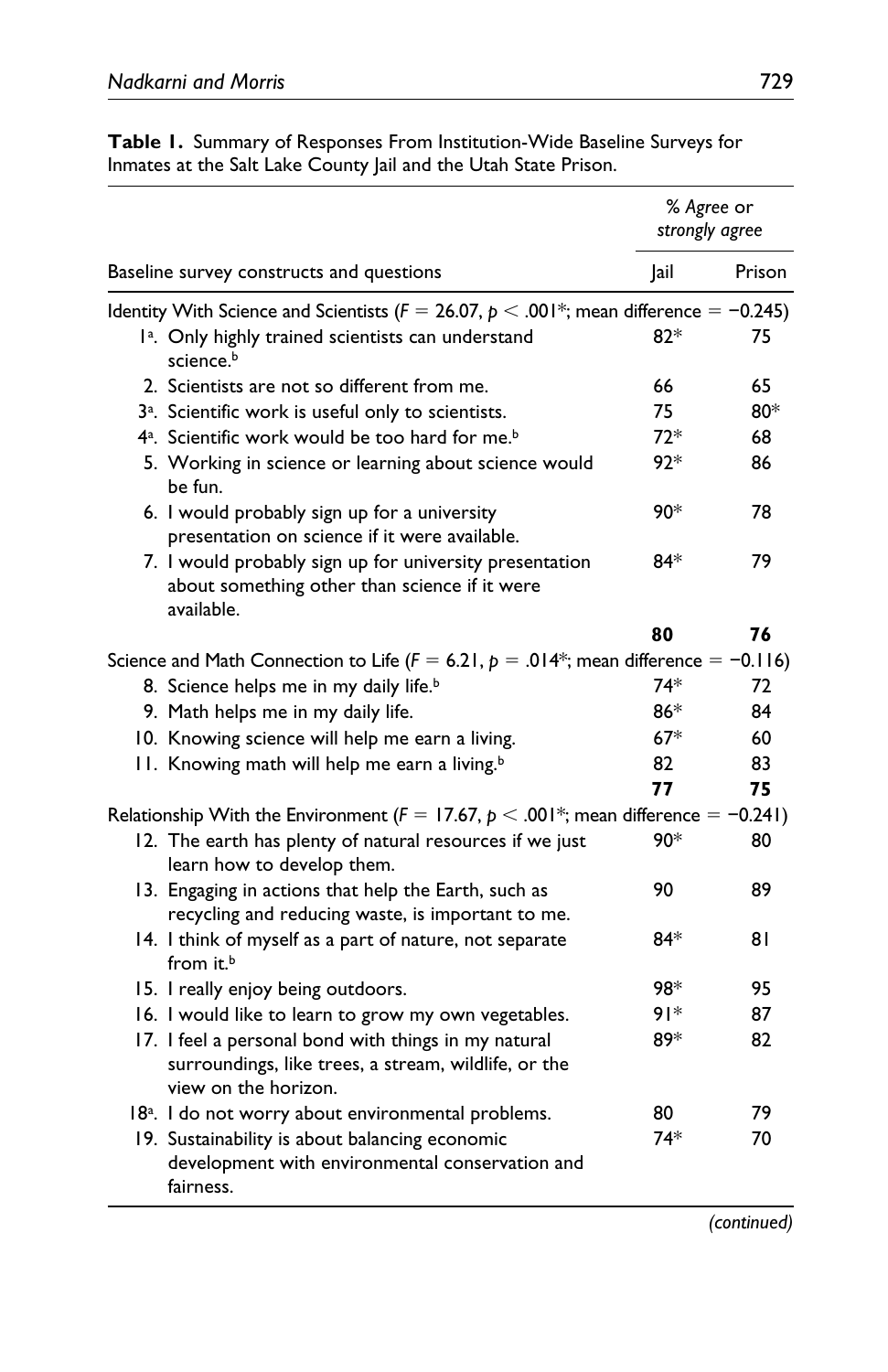|                                                                                                                                                         |       | % Agree or<br>strongly agree |
|---------------------------------------------------------------------------------------------------------------------------------------------------------|-------|------------------------------|
| Baseline survey constructs and questions                                                                                                                | Jail  | Prison                       |
| 20. Sustainability is about conserving resources, so that<br>they are available to future generations.                                                  | 86*   | 82                           |
| 21. In order to conserve resources, I would be willing<br>to take personal action such as using less water and<br>turning off lights.                   | $92*$ | 88                           |
| 22. Environmental protection benefits everyone. <sup>b</sup>                                                                                            | 94*   | 91                           |
|                                                                                                                                                         | 88    | 84                           |
| Behavioral Intentions Related to Science ( $F = 13.63$ , $p < .001$ <sup>*</sup> ; mean<br>difference $= -0.137$ )                                      |       |                              |
| 23 <sup>c</sup> . How likely are you to look for information<br>about science (for example, on television or in<br>newspapers)?b                        | $77*$ | 71                           |
| 24 <sup>c</sup> . How likely are you to talk to someone in the jail/<br>prison about issues related to science? <sup>b</sup>                            | $64*$ | 61                           |
|                                                                                                                                                         | 71    | 66                           |
| General Education or Job Training ( $F = 2.63$ , $p = .105$ )                                                                                           |       |                              |
| 25. I would like to continue my education.                                                                                                              | 95*   | 92                           |
| 26. I am interested in vocational education or job skills<br>training.                                                                                  | 89    | 88                           |
|                                                                                                                                                         | 92    | 90                           |
| Science Education ( $F = 30.06$ , $p < .001$ <sup>*</sup> ; mean difference = -0.275)                                                                   |       |                              |
| 27. I would enjoy studying science while I'm in jail/<br>prison. <sup>b</sup>                                                                           | 91*   | 82                           |
| 28. I would like to participate in a science project<br>during my time in jail/prison (such as raising<br>endangered butterflies or endangered plants). | 93*   | 84                           |
|                                                                                                                                                         | 92    | 83                           |
| Math Education ( $F = 7.30$ , $p = .010^*$ ; mean difference = -0.140)                                                                                  |       |                              |
| 29. I would enjoy studying math while I'm in jail/prison. <sup>b</sup>                                                                                  | $82*$ | 72                           |
| 30. I am sure that I can learn math.                                                                                                                    | 90*   | 88                           |
|                                                                                                                                                         | 86    | 80                           |
| Employment Related to the Environment ( $F = 42.44$ , $p < .001$ <sup>*</sup> ; mean<br>difference = $-0.363$ )                                         |       |                              |
| 31. When I leave jail/prison, I would prefer a job where<br>I work with plants or animals. <sup>b</sup>                                                 | 73*   | 56                           |
| 32. When I leave jail/prison, I would prefer a job that<br>helps protect the natural environment. <sup>b</sup>                                          | 76*   | 64                           |

## **Table 1. (continued)**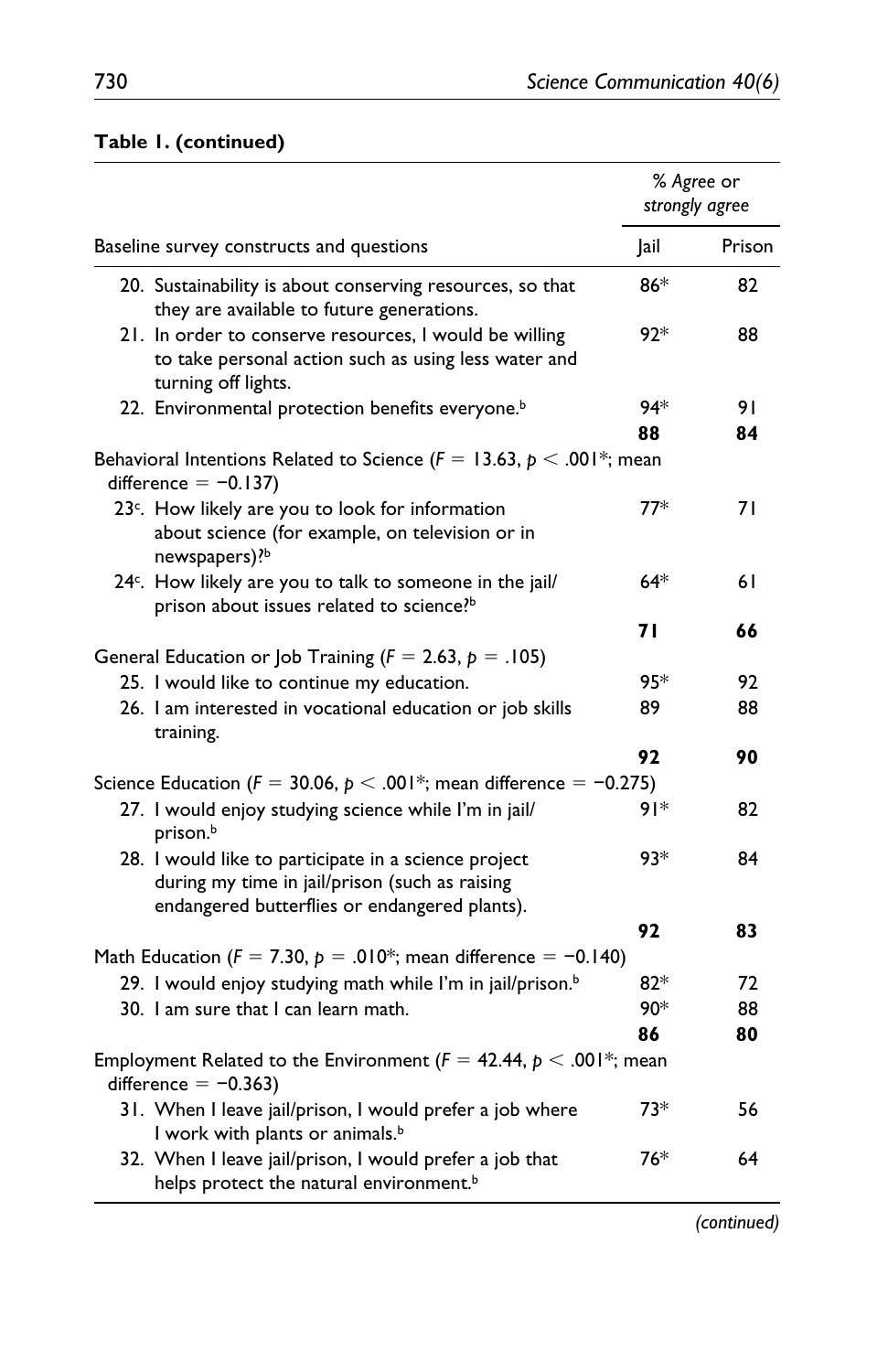#### **Table 1. (continued)**

|                                                                                                                                                                                          |       | % Agree or<br>strongly agree |
|------------------------------------------------------------------------------------------------------------------------------------------------------------------------------------------|-------|------------------------------|
| Baseline survey constructs and questions                                                                                                                                                 | Jail  | Prison                       |
| 33. I would like to spend time in jail/prison learning<br>skills I could use in a "green" job when I leave jail/<br>prison. (Green jobs are those that help improve the<br>environment.) | $84*$ | 73                           |
|                                                                                                                                                                                          | 78    | 64                           |
| Incarceration ( $F = 6.59$ , $p = .013$ *; mean difference = 0.140)                                                                                                                      |       |                              |
| 34. My family or friends outside jail/prison know what<br>sort of work or programs I am involved in here.                                                                                | 58    | 72*                          |
| 35. I don't feel like I am part of a community inside this<br>jail/prison.                                                                                                               | $47*$ | 43                           |
| 36. Even though I am in jail/prison, I still feel connected<br>to the outside community.                                                                                                 | 37    | 40*                          |
| 37. Even though I am in jail/prison, it is important to me<br>to contribute to the outside community if I can.                                                                           | 86    | 84                           |
|                                                                                                                                                                                          | 57    | 60                           |
| Logistics ( $F = 37.42$ , $p < .001$ <sup>*</sup> ; mean difference = -0.272)                                                                                                            |       |                              |
| 38 <sup>a</sup> . I do not like filling out surveys.                                                                                                                                     | $52*$ | 33                           |
| 39. I would be willing to complete a longer survey than<br>this one.                                                                                                                     | $72*$ | 61                           |
|                                                                                                                                                                                          | 62    | 47                           |

Note: Analysis of variance tests were used to compare factor scores for each survey construct (results shown after category heading; mean difference between factor scores, prison relative to jail, for significant results). Wilcoxon rank sum tests were used to compare raw Likert-type scale data between institutions for individual survey questions. Mean percentage scores for each question category are in boldface.

a Questions with reversed polarity; percentages represented are for *disagree* or *strongly*  disagree. <sup>b</sup>Similar or identical question also appears on lecture surveys. <sup>c</sup>Behavioral Intention questions; percentages represented are for *likely* or *very likely*.

 $*_p$   $<$  .05, after correction for multiple comparisons using the false discovery rate method.

Our demographic analysis included comparisons of inmates within each institution based on gender, ethnic background, and highest level of education attained (Table 2). No significant differences in survey constructs were found between men and women inmates at the jail. However, among prison inmates, men had significantly more positive scores ( $p < .05$ ; ANOVA) in 7 of 10 survey constructs. For the analysis incorporating ethnic background, minorities had significantly more positive scores ( $p < .05$ ; ANOVA) than White, non-Hispanic inmates in one survey construct (Math Education) at the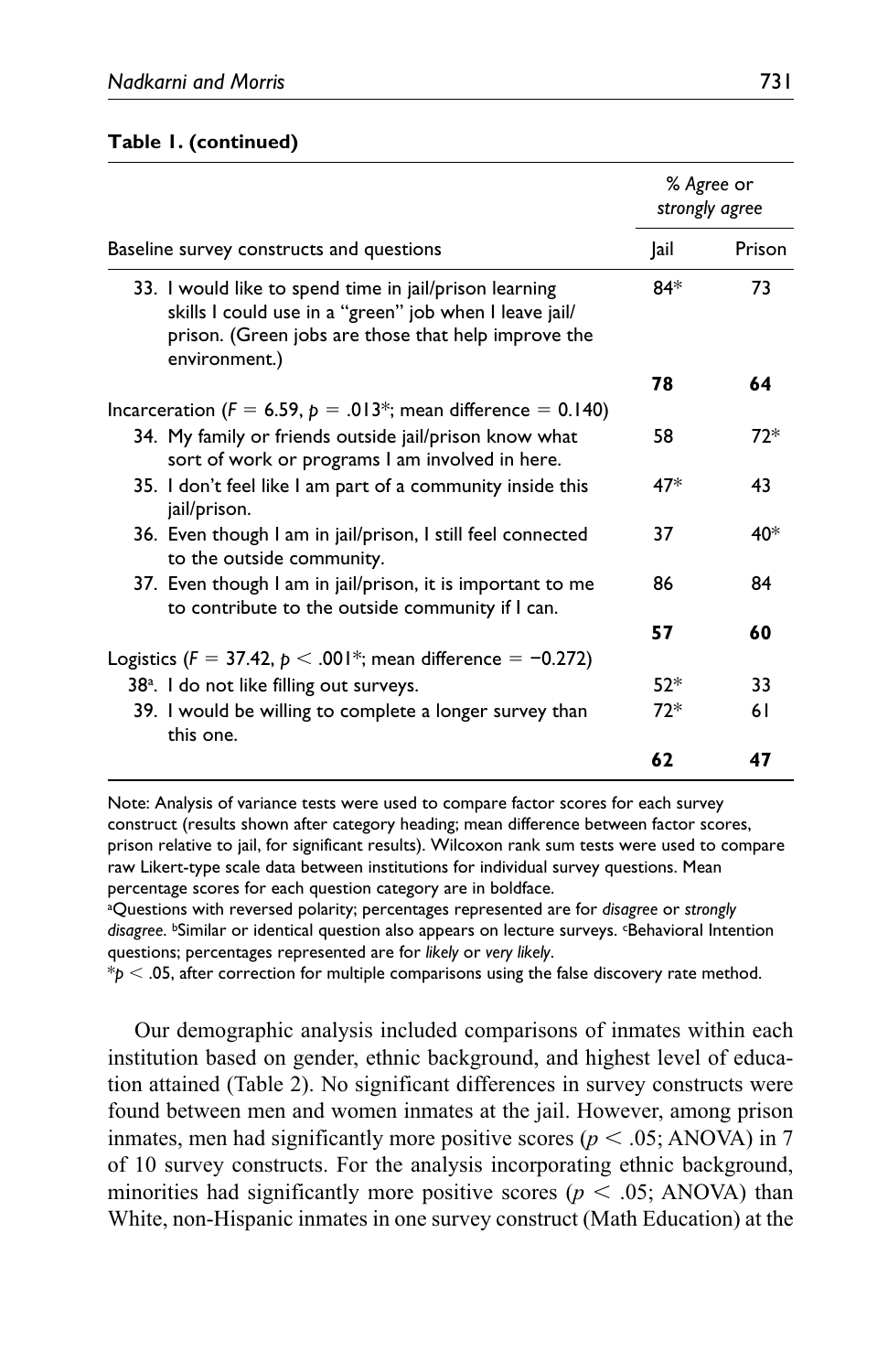| Table 2. Results From demographic Analysis (Gender, Ethnic Background, and Education Level) of Institution-Wide Baseline<br>Surveys for Inmates at the Salt Lake County Jail and Utah State Prison. |                |                           |                 |            |                |                                                    |
|-----------------------------------------------------------------------------------------------------------------------------------------------------------------------------------------------------|----------------|---------------------------|-----------------|------------|----------------|----------------------------------------------------|
|                                                                                                                                                                                                     |                | Gender                    |                 | Ethnicity  |                | Education                                          |
| Baseline survey constructs                                                                                                                                                                          |                | Difference                | щ               | Difference |                | <b>Difference</b> a                                |
| <u>ia</u>                                                                                                                                                                                           |                |                           |                 |            |                |                                                    |
| Identity With Science and Scientists                                                                                                                                                                | 3.40           |                           | $\frac{75}{2}$  |            | $8.53*$        | $S_{\text{L}}$ is $S_{\text{L}}$ is $S_{\text{L}}$ |
| Science and Math Connection to Life                                                                                                                                                                 | 2.60           |                           | $\frac{38}{2}$  |            | $6.62*$        | $HS^+ > HS$ , $HS^-$                               |
| Relationship With the Environment                                                                                                                                                                   | $\frac{8}{3}$  |                           | 0.58            |            | 2.40           |                                                    |
| Behavioral Intentions Related to Science                                                                                                                                                            | 2.84           |                           | 4.48            |            | $5 + 0.1$      | $HS^+ > HS$ , HS                                   |
| General Education or Job Training                                                                                                                                                                   | 0.86           |                           | $rac{0}{0}$     |            | 1.05           |                                                    |
| Science Education                                                                                                                                                                                   | $\frac{8}{10}$ |                           | 2.10            |            | $\overline{5}$ |                                                    |
| Math Education                                                                                                                                                                                      | $\overline{5}$ |                           | 1.68            |            | 3.61           |                                                    |
| Employment Related to Environment                                                                                                                                                                   | 0.10           |                           | $\frac{12}{1}$  |            | 0.07           |                                                    |
| Incarceration                                                                                                                                                                                       | 0.80           |                           | $\frac{158}{2}$ |            | 2.18           |                                                    |
| Logistics                                                                                                                                                                                           | 0.43           |                           | 0.94            |            | 5.00*          | $HS^+$ , $HS^ \sim$                                |
| Prison                                                                                                                                                                                              |                |                           |                 |            |                |                                                    |
| Identity With Science and Scientists                                                                                                                                                                | $9.35*$        | $\alpha^+$                | $\frac{1}{2}$   |            | 31.90*         | $HS^+ > HS$ , $HS^-$                               |
| Science and Math Connection to Life                                                                                                                                                                 | $4.81*$        | $\circ$<br>$\wedge$<br>۴Ó | $\overline{5}$  |            | $12.04*$       | $HS^+ > HS$ , HS-                                  |
|                                                                                                                                                                                                     |                |                           |                 |            |                | (continued)                                        |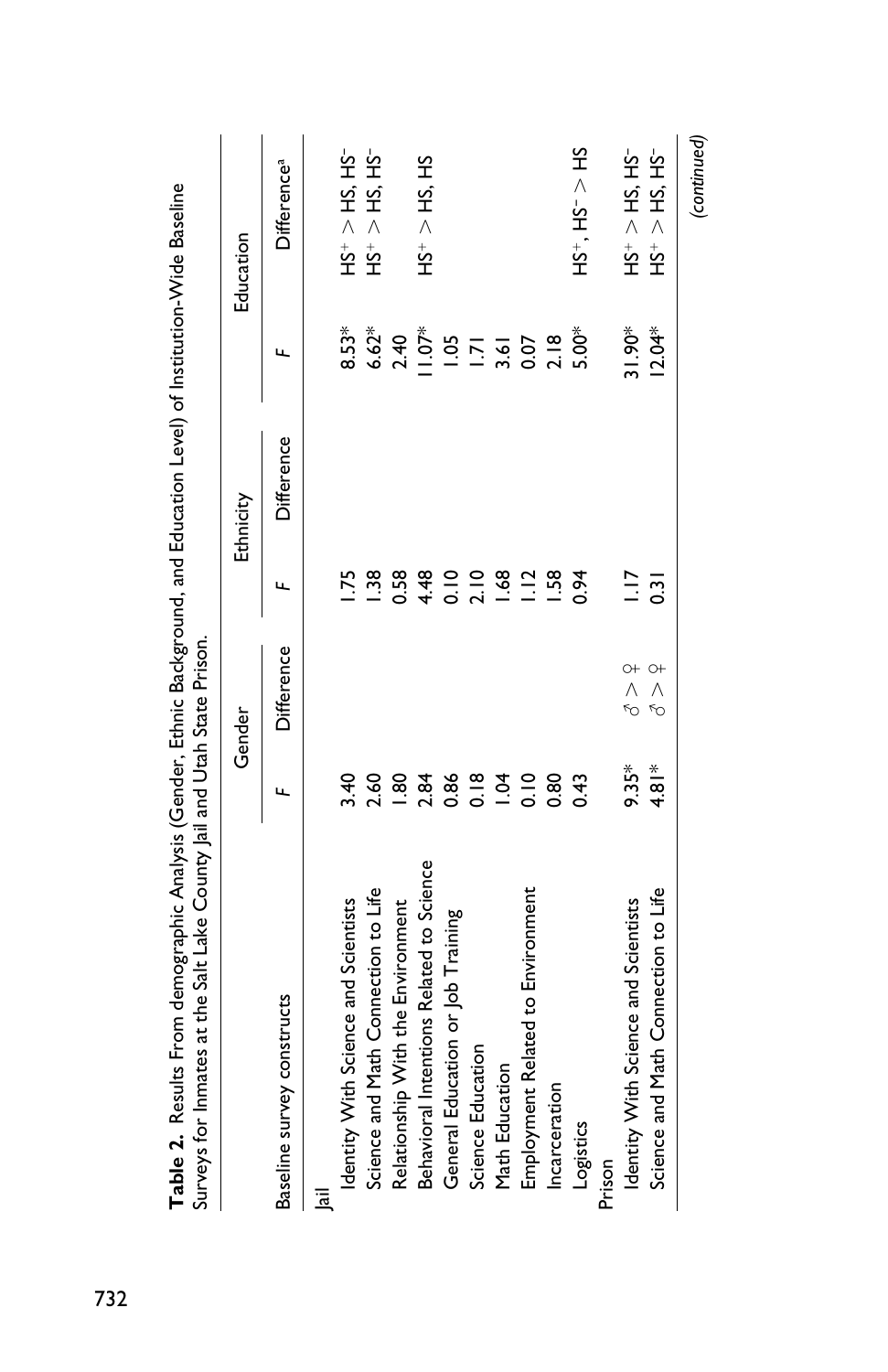|                                          |           | Gender        |       | Ethnicity               |                  | Education                                  |
|------------------------------------------|-----------|---------------|-------|-------------------------|------------------|--------------------------------------------|
| Baseline survey constructs               |           | Difference    |       | Difference              |                  | <b>Difference</b> <sup>a</sup>             |
| Relationship With the Environment        | &<br>8.06 | みへん           |       |                         | $4.50*$          | SPI < PI                                   |
| Behavioral Intentions Related to Science | 369.16    | 9 N<br>6      |       |                         | 23.02*           | $-55^{\circ}$ + $-55^{\circ}$              |
| General Education or Job Training        | 0.85      |               | 6.47  |                         | $\frac{1}{2}$    |                                            |
| Science Education                        | 2.35      |               | 0.28  |                         | $\sum_{i=1}^{8}$ | SPI < 5H                                   |
| Math Education                           | $5.24*$   | りくた           | 9.42* | $\geqslant$ $\geqslant$ | 8.52*            | $5+5+5$                                    |
| Employment Related to Environment        | $8.35*$   | し、<br>へ<br>�  | 0.72  |                         | 2.37             |                                            |
| Incarceration                            | 2.36      |               | 0.25  |                         | 0.74             |                                            |
| Logistics                                | $1.05*$   | $\frac{1}{6}$ | 8.0   |                         | $7.33*$          | $S_{\rm T}$ $S_{\rm T}$ $\sim$ $S_{\rm T}$ |

Table 2. (continued) **Table 2. (continued)**

using factor scores for each survey construct. For gender, we compare self-identified men (♂) and women (♀). For ethnic background, we compare those that have attained a GED or high school diploma (HS), those with less education (HS−), and those with more education (HS+). Relationships those that have attained a GED or high school diploma (HS), those with less education (HS<sup>-</sup>), and those with more education (HS<sup>+</sup>). Relationships Note: Analysis of variance tests (with post hoc Dunn tests for three-group comparisons) were used to compare data from demographic groups White, non-Hispanic (W) to all minorities (M) pooled, given the low proportion of minorities in our sample. For education level, we compare between mean differences in construct factor scores are indicated when significant differences were found. between mean differences in construct factor scores are indicated when significant differences were found. aDifferences shown only if significant ( $\mathfrak{b} < .05$ ) using post hoc Dunn tests with correction.  $*p < .05$ , after correction for multiple comparisons using the false discovery rate method. aDifferences shown only if significant (*p* < .05) using post hoc Dunn tests with correction.  $*_\mathcal{P} < .05$ , after correction for multiple comparisons using the false discovery rate method.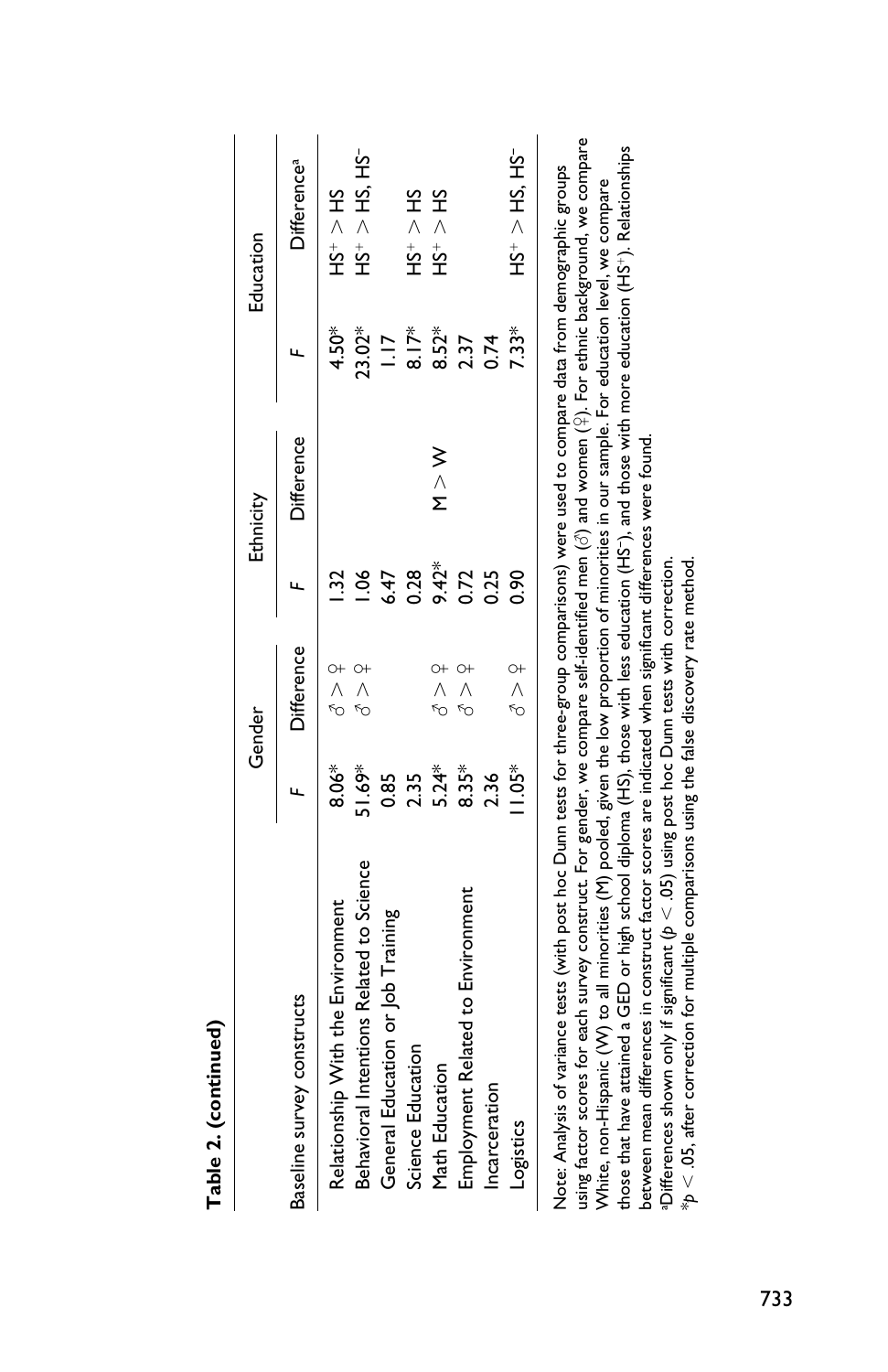prison, whereas no differences were found at the jail. For the analysis based on educational level, we found significantly more positive scores with greater levels of educational attainment in four survey constructs at the jail (Identity With Science and Scientists, Science and Math Connection to Life, Behavioral Intentions Related to Science, and Logistics) and in seven constructs at the prison (all except General Education or Job Training, Employment Related to Environment, and Incarceration;  $p < .05$ ; ANOVA with post hoc Dunn tests).

Staff baseline survey data indicated generally positive responses (Table 3), with the highest scores in the categories of Relationship With the Environment and Identity With Science and Scientists. Scores were fairly positive in the other three categories: Science Education, Math Education, and Science and Math Connection to Life. There were no significant differences between survey constructs or individual survey question responses by jail and prison staff.

When comparing staff and inmate responses within institutions, inmates had significantly more positive responses ( $p < .05$ ; ANOVA) in all five survey constructs at both facilities and in 20 of 24 comparable individual survey questions at the jail and in 22 of 24 at the prison (Table 3). An important note for interpreting the results of individual survey questions comparing staff and inmate data is that for six of these comparisons (2 for jail data, 4 for prison data), inmates had higher mean Likert-type scale scores while, simultaneously, staff had higher values for % *agree* or *strongly agree.* This occurred because, in these cases, inmates had proportionally more *strongly agree* responses (Likert-type scale score  $= 5$ ) than staff, who had proportionally more *agree* responses (Likert-type scale score = 4).

## *Lecture Surveys*

*Demographics.* Participating inmates (*n* = 395 and 167 unique participants at the jail and prison, respectively) at both institutions were mostly White non-Hispanic (62% and 80%). Hispanics made up the largest proportion of minority groups (24% and 13%). For highest level of educational attained, the largest category in both the jail and prison was a high school diploma (32% and 35%), followed by "some college" (18% and 27%) and "some high school" (18% and 8%).

*Survey Responses.* Analysis included 521 matched pre- and postlecture surveys (23 lectures, 395 unique participants) from the jail and 402 matched surveys (12 lectures, 167 unique participants) from the prison (Table 4). Lecture-specific science content knowledge increased from pre- to postlecture surveys at both the jail (58% to 84% of questions answered correctly) and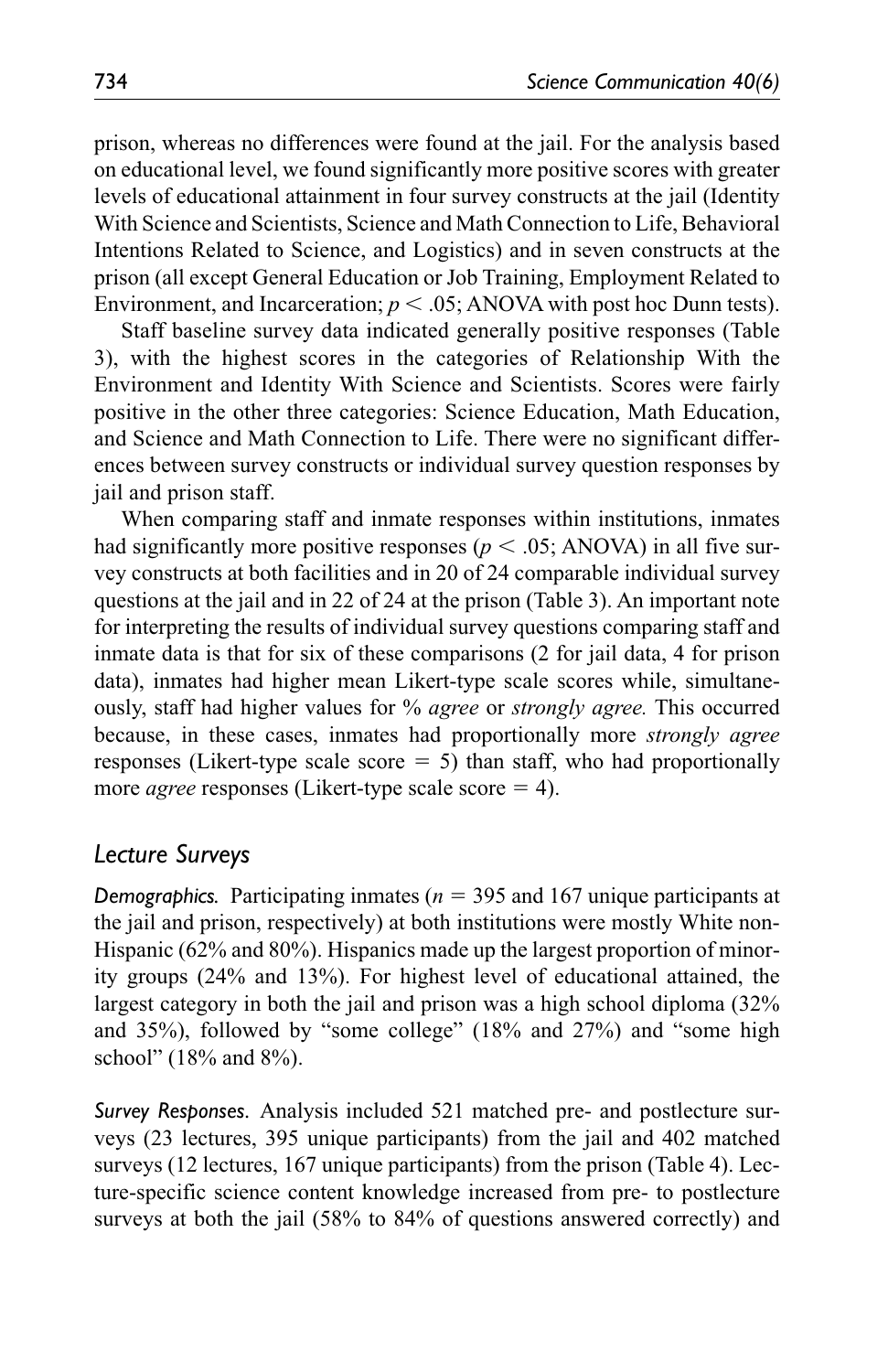|                                                                                                                                                                                                                                     | % Agree or strongly agree |                      |  |  |
|-------------------------------------------------------------------------------------------------------------------------------------------------------------------------------------------------------------------------------------|---------------------------|----------------------|--|--|
| Baseline survey constructs and questions                                                                                                                                                                                            | $ ail (n = 57) $          | Prison ( $n = 247$ ) |  |  |
| Identity With Science and Scientists ( $F = 0.03$ , $p = .948$ )<br>Jail inmates/staff: $F = 9.08$ , $p = .003$ *; mean difference = 0.175<br>Prison inmates/staff: $F = 13.19$ , $p < .001$ <sup>*</sup> ; mean difference = 0.099 |                           |                      |  |  |
| l <sup>a</sup> . Only highly trained scientists can<br>understand science. <sup>b</sup>                                                                                                                                             | 93 I                      | 84 S                 |  |  |
| 2. Scientists are not so different from me.                                                                                                                                                                                         | 69 N                      | 64 I                 |  |  |
| 3 <sup>a</sup> . Scientific work is useful only to<br>scientists.                                                                                                                                                                   | 90 N                      | 9 I I                |  |  |
| 4 <sup>a</sup> . Scientific work would be too hard for<br>me. <sup>b</sup>                                                                                                                                                          | 83 N                      | 77 N                 |  |  |
| 5. Working in science or learning about<br>science would be fun.                                                                                                                                                                    | 76 I                      | 82 I                 |  |  |
|                                                                                                                                                                                                                                     | 82                        | 80                   |  |  |
| Science and Math Connection to Life ( $F = 0.66$ , $p = 0.948$ )                                                                                                                                                                    |                           |                      |  |  |
| Jail inmates/staff: $F = 20.65$ , $p < .001$ *; mean difference = 0.453                                                                                                                                                             |                           |                      |  |  |
| Prison inmates/staff: $F = 72.91$ , $p < .001$ <sup>*</sup> ; mean difference = 0.517                                                                                                                                               |                           |                      |  |  |
| 6. Science helps me in my daily life. <sup>b</sup>                                                                                                                                                                                  | 72 I                      | 74 I                 |  |  |
| 7. Math helps me in my daily life.                                                                                                                                                                                                  | 8 I I                     | 82 I                 |  |  |
| 8. More science education would be good<br>for my professional advancement.                                                                                                                                                         | 55 I                      | 53 I                 |  |  |
| 9. More math education would be good for<br>my professional advancement.                                                                                                                                                            | 64 I                      | 56 I                 |  |  |
| 10. Science education will help offenders get<br>jobs when they leave jail/prison.                                                                                                                                                  | 53 N/A                    | 48 N/A               |  |  |
| 11. Math education will help offenders get<br>jobs when they leave jail/prison.                                                                                                                                                     | 64 N/A                    | 71 N/A               |  |  |
|                                                                                                                                                                                                                                     | 65                        | 64                   |  |  |
| Relationship With the Environment ( $F = 1.25$ , $p = 0.948$ )                                                                                                                                                                      |                           |                      |  |  |
| Jail inmates/staff: $F = 26.85$ , $p < .001$ <sup>*</sup> ; mean difference = 0.594                                                                                                                                                 |                           |                      |  |  |
| Prison inmates/staff: $F = 87.83$ , $p < 0.001$ <sup>*</sup> ; mean difference = 0.604                                                                                                                                              |                           |                      |  |  |
| 12. The earth has plenty of natural<br>resources if we just learn how to<br>develop them.                                                                                                                                           | 74 I                      | 79 I                 |  |  |
| 13. Engaging in actions that help the earth,<br>such as recycling and reducing waste, is<br>important to me.                                                                                                                        | 84 I                      | 87 I                 |  |  |

**Table 3.** Summary of Responses From Institution-Wide Baseline Surveys for Staff at the Salt Lake County Jail and the Utah State Prison.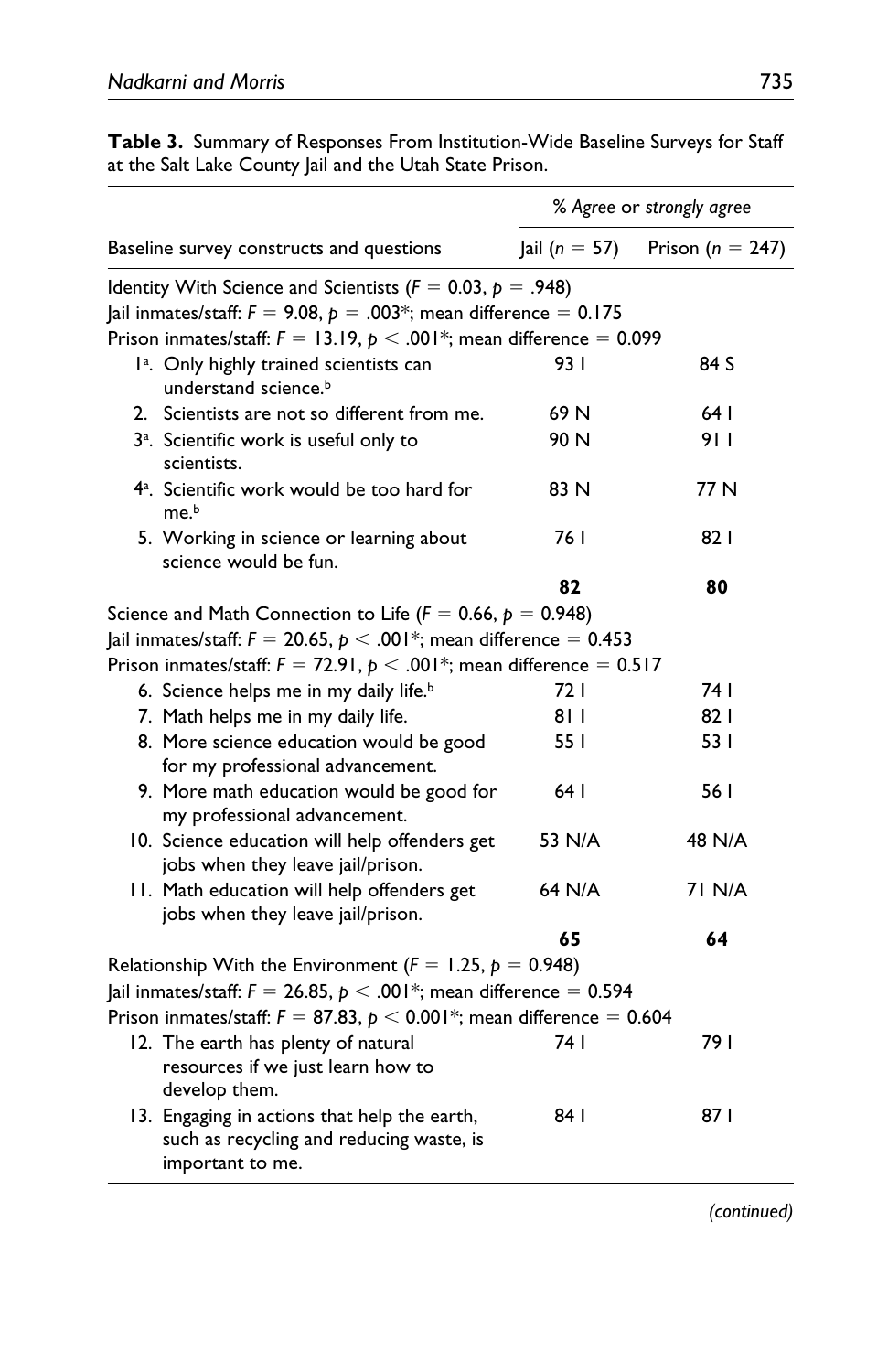|                                                                                                                                                                                                                   | % Agree or strongly agree |                      |  |  |
|-------------------------------------------------------------------------------------------------------------------------------------------------------------------------------------------------------------------|---------------------------|----------------------|--|--|
| Baseline survey constructs and questions                                                                                                                                                                          | Jail ( $n = 57$ )         | Prison ( $n = 247$ ) |  |  |
| 14. I think of myself as a part of nature, not<br>separate from it. <sup>b</sup>                                                                                                                                  | 74 I                      | 79 I                 |  |  |
| 15. I really enjoy being outdoors.                                                                                                                                                                                | 95 I                      | 93 I                 |  |  |
| 16. I would like to learn to grow my own<br>vegetables.                                                                                                                                                           | 811                       | 781                  |  |  |
| 17. I feel a personal bond with things in<br>my natural surroundings, like trees,<br>a stream, wildlife, or the view on the<br>horizon.                                                                           | 72 I                      | 681                  |  |  |
| 18 <sup>a</sup> . I do not worry about environmental<br>problems.                                                                                                                                                 | 79 N                      | 76 I                 |  |  |
| 19. Sustainability is about balancing<br>economic development with<br>environmental conservation and<br>fairness.                                                                                                 | 7 I I                     | 75 I                 |  |  |
| 20. Sustainability is about conserving<br>resources, so that they are available to<br>future generations.                                                                                                         | 89 I                      | 86 I                 |  |  |
| 21. In order to conserve resources, I would<br>be willing to take personal action such<br>as using less water and turning off lights.                                                                             | 891                       | 88 I                 |  |  |
| 22. Environmental protection benefits<br>everyone. <sup>b</sup>                                                                                                                                                   | 891                       | 811                  |  |  |
|                                                                                                                                                                                                                   | 82                        | 81                   |  |  |
| Science Education ( $F = 0.26$ , $p = .948$ )<br>Jail inmates/staff: $F = 42.66$ , $p < .001$ *; mean difference = 0.613<br>Prison inmates/staff: $F = 73.65$ , $p < .001$ <sup>*</sup> ; mean difference = 0.468 |                           |                      |  |  |
| 23. I would enjoy studying science. <sup>b</sup>                                                                                                                                                                  | 8 I I                     | 781                  |  |  |
| 24. Science education will improve<br>offenders' lives while they are in jail/<br>prison.                                                                                                                         | 64 N/A                    | 63 N/A               |  |  |
| 25. A lecture series on science would be<br>worthwhile to implement at this jail/<br>prison.                                                                                                                      | 66 I                      | 63 I                 |  |  |
|                                                                                                                                                                                                                   | 70                        | 68                   |  |  |
| Math Education ( $F < 0.01$ , $p = .948$ )                                                                                                                                                                        |                           |                      |  |  |
| Jail inmates/staff: $F = 27.83$ , $p < 0.001*$ ; mean difference $= 0.503$                                                                                                                                        |                           |                      |  |  |

## **Table 3. (continued)**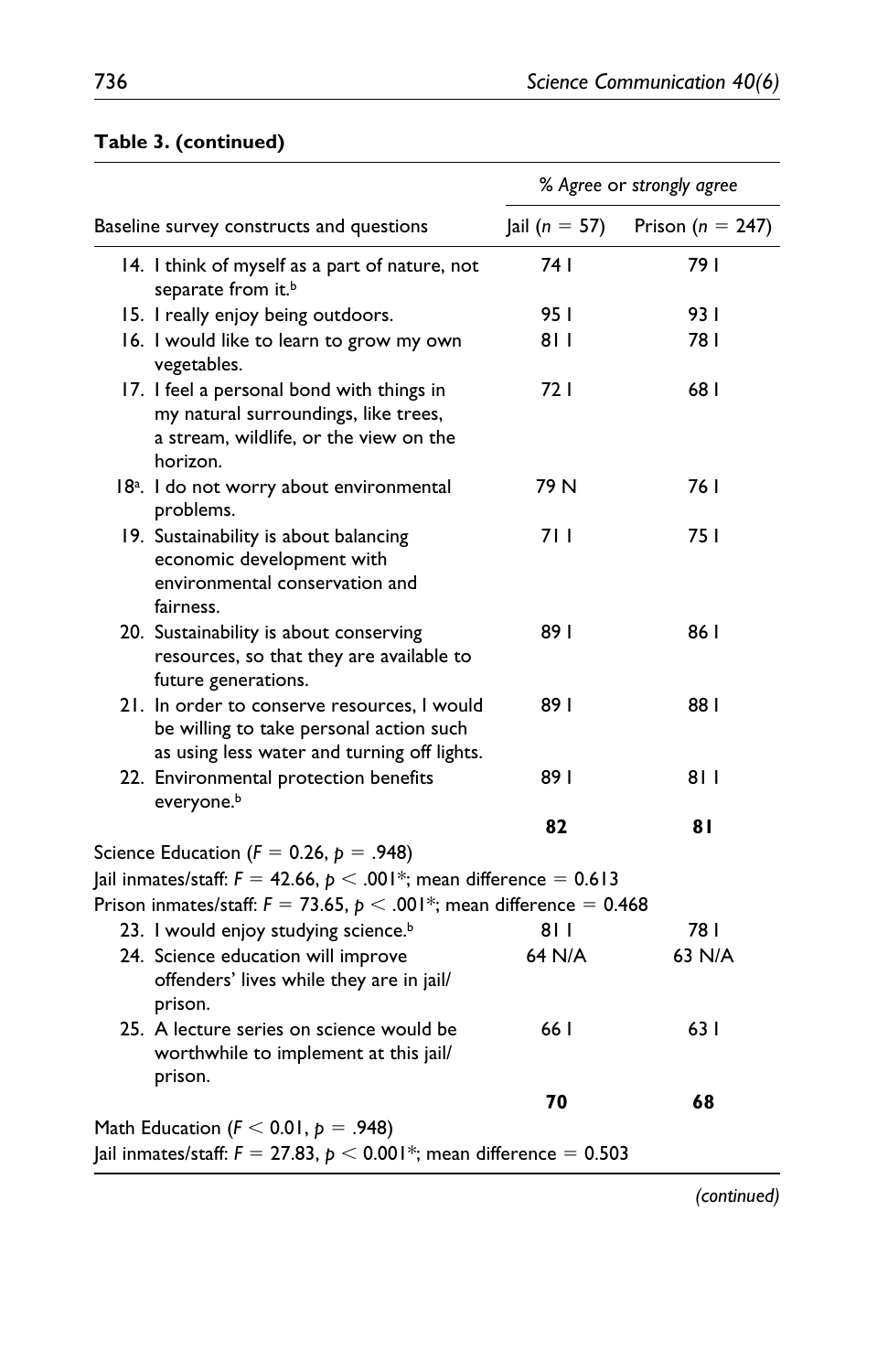### **Table 3. (continued)**

|                                                                                      | % Agree or strongly agree |        |  |  |  |
|--------------------------------------------------------------------------------------|---------------------------|--------|--|--|--|
| Baseline survey constructs and questions<br>Prison ( $n = 247$ )<br>$ ail (n = 57) $ |                           |        |  |  |  |
| Prison inmates/staff: $F = 67.99$ , $p < .001$ *; mean difference = 0.421            |                           |        |  |  |  |
| 26. Lam sure that Lean learn math.                                                   | 89 I<br>85 I              |        |  |  |  |
| 27. I would enjoy studying math. <sup>b</sup>                                        | 52 I                      | 5 I I  |  |  |  |
| 28. Math education will improve offenders'<br>lives while they are in jail/prison.   | 68 N/A                    | 69 N/A |  |  |  |
|                                                                                      | 70                        | 68     |  |  |  |

Note: Wilcoxon rank sum tests were used to compare data from each location using the first factor for each survey construct (results shown after category heading; mean difference between factor scores, prison relative to jail, for significant results), to compare staff to inmate survey construct factors (results shown below category heading; mean difference between factor scores, inmates relative to staff, for significant results), and to compare raw Likert-type scale data between staff and inmates at each institution. Mean percentage scores for each question category are in boldface.

a Questions with reversed polarity; percentages represented are for *disagree* or *strongly disagree.* bSimilar or identical question also appears on lecture surveys.

 $*p < 0.05$ , after correction for multiple comparisons using the false discovery rate method. Significantly greater values in groups ( $p < .05$ , after correction for multiple comparisons): I: inmates; S: staff; N: no difference; N/A: no comparison (no comparable question on Inmate Baseline Survey).

**Table 4.** Summary and Comparisons of Pre- and Postlecture Survey Responses for Science Lectures Given at the Salt Lake County Jail (*n* = 23 Lectures, 521 Matched Surveys From 395 Unique Participants) and Utah State Prison (*n* = 12 Lectures, 402 Matched Surveys From 167 Unique Participants).

|                                                                                    | % Agree or strongly agree |          |        |      |
|------------------------------------------------------------------------------------|---------------------------|----------|--------|------|
|                                                                                    | Jail                      |          | Prison |      |
| Lecture survey constructs and questions                                            | Pre                       | Post Pre |        | Post |
| Content questions (3 lecture-specific questions per survey, combined for analysis) |                           |          |        |      |
| $1-3a$                                                                             | 58.                       | 84*      | 67     | 89*  |
| Attitude questions                                                                 |                           |          |        |      |
| ail: $V = 16,784, p < .001$ *; mean difference = 0.014                             |                           |          |        |      |
| Prison: $V = 2,076$ , $p < .001$ <sup>*</sup> ; mean difference = 0.069            |                           |          |        |      |
| Identity With Science and Scientists                                               |                           |          |        |      |
| $4b$ . Only highly trained scientists can understand<br>science.                   | 86*                       | 79       | 90     | 88   |
| 5 <sup>b</sup> . Scientific work would be too hard for me.                         | 68                        | 70       | 81     | 84   |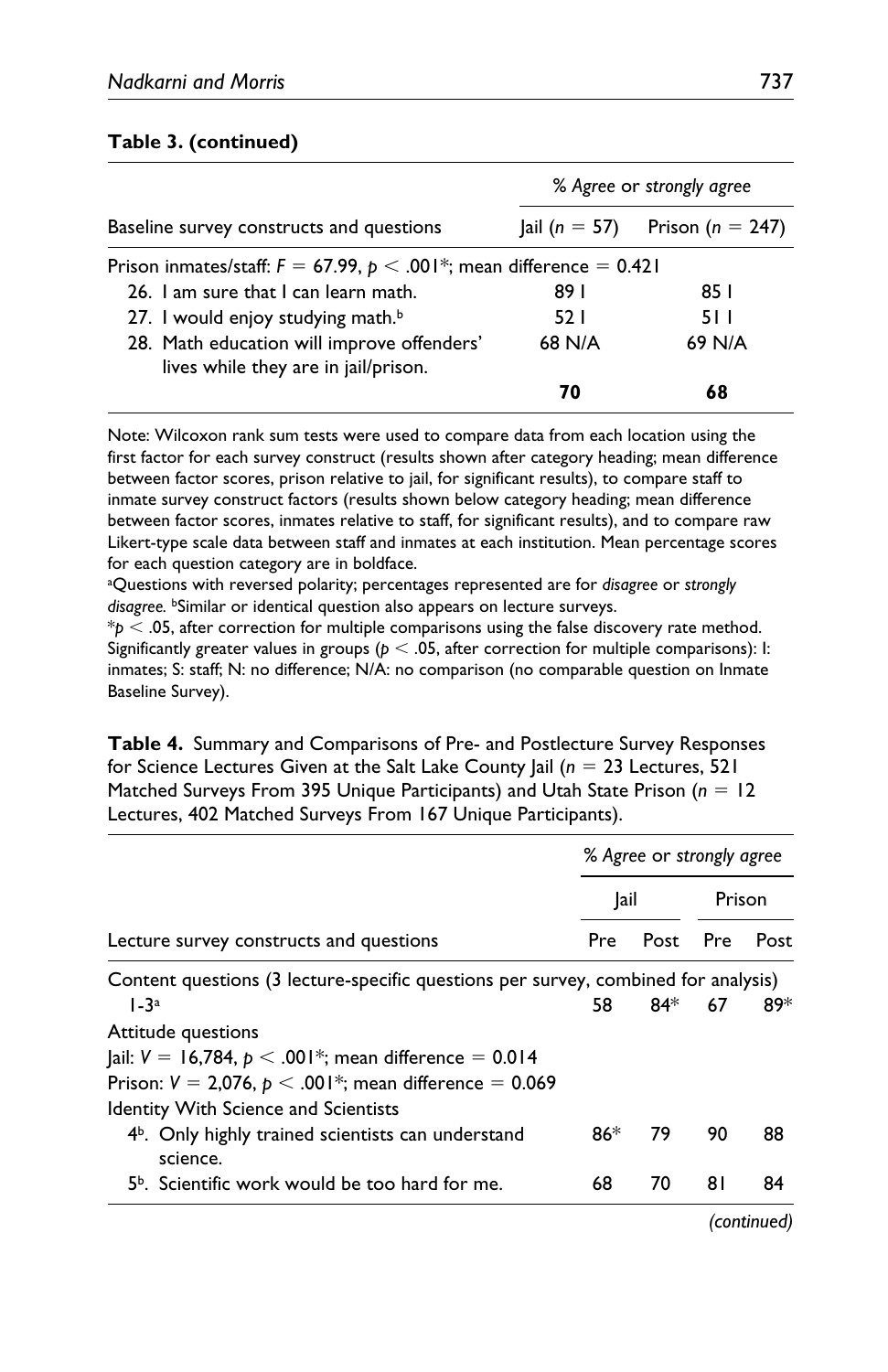|                                                                                                           |      | % Agree or strongly agree |        |       |
|-----------------------------------------------------------------------------------------------------------|------|---------------------------|--------|-------|
|                                                                                                           | Jail |                           | Prison |       |
| Lecture survey constructs and questions                                                                   | Pre  | Post                      | Pre    | Post  |
| Science and Math Connection to Life                                                                       |      |                           |        |       |
| 6. Science helps me in my daily life.                                                                     | 84   | 88*                       | 88     | 94*   |
| 7. Knowing math will help me earn a living.                                                               | 88   | 88                        | 88     | 90    |
| Relationship With the Environment                                                                         |      |                           |        |       |
| 8. I think of myself as part of nature, not separate<br>from it.                                          | 86   | 88*                       | 94     | 95    |
| 9. Environmental protection benefits everyone.                                                            | 85   | 88*                       | 91     | $93*$ |
| Science Education                                                                                         |      |                           |        |       |
| 10. I would enjoy studying science.                                                                       | 81   | $83*$                     | 86     | 90*   |
| Math Education                                                                                            |      |                           |        |       |
| 11. I would enjoy studying math.                                                                          | 70   | 70*                       | 65     | 66    |
| Employment Related to the Environment                                                                     |      |                           |        |       |
| 12. In general, I would prefer a job where I work<br>with plants or animals.                              | 54   | $63*$                     | 67     | $72*$ |
| 13. I would like a job that helps to protect the<br>natural environment.                                  | 72   | 78*                       | 80     | 83    |
| Behavioral Intentions Related to Science                                                                  |      |                           |        |       |
| Jail: $V = 10,158, p < .001*$ ; mean difference = 0.013                                                   |      |                           |        |       |
| Prison: $V = 1,944$ , $p = .011$ <sup>*</sup> ; mean difference = 0.032                                   |      |                           |        |       |
| How likely are you to $\dots$                                                                             |      |                           |        |       |
| $14c$ . look for information that is related to science<br>(for example, on television or in newspapers)? | 70   | 75*                       | 86     | 89*   |
| 15 <sup>c</sup> . look for information that is related to the topic<br>of today's lecture?                | 61   | 70*                       | 79     | $83*$ |
| 16 <sup>c</sup> . talk to someone in the prison about issues<br>related to science?                       | 51   | $60*$                     | 83     | 84*   |

#### **Table 4. (continued)**

Note: Wilcoxon signed rank tests were used to compare pre-post data from each location using factor scores for each survey construct (results shown below category heading; mean difference between factor scores, postlecture survey relative to prelecture survey, for significant results; data include first lecture only for each participant) and to compare raw Likert-type scale data between pre- and postlecture surveys (full data set).

a Recoded from a 5-point Likert-type scale such that responses of 4 (*agree*) and 5 (*strongly*  agree) indicate correct answers. <sup>b</sup>Questions with reversed polarity; percentages represented are for *disagree* or *strongly disagree.* cBehavioral intention questions; percentages represented are for *likely* or *very likely.*

 $*p < .05$ , after correction for multiple comparisons using the false discovery rate method.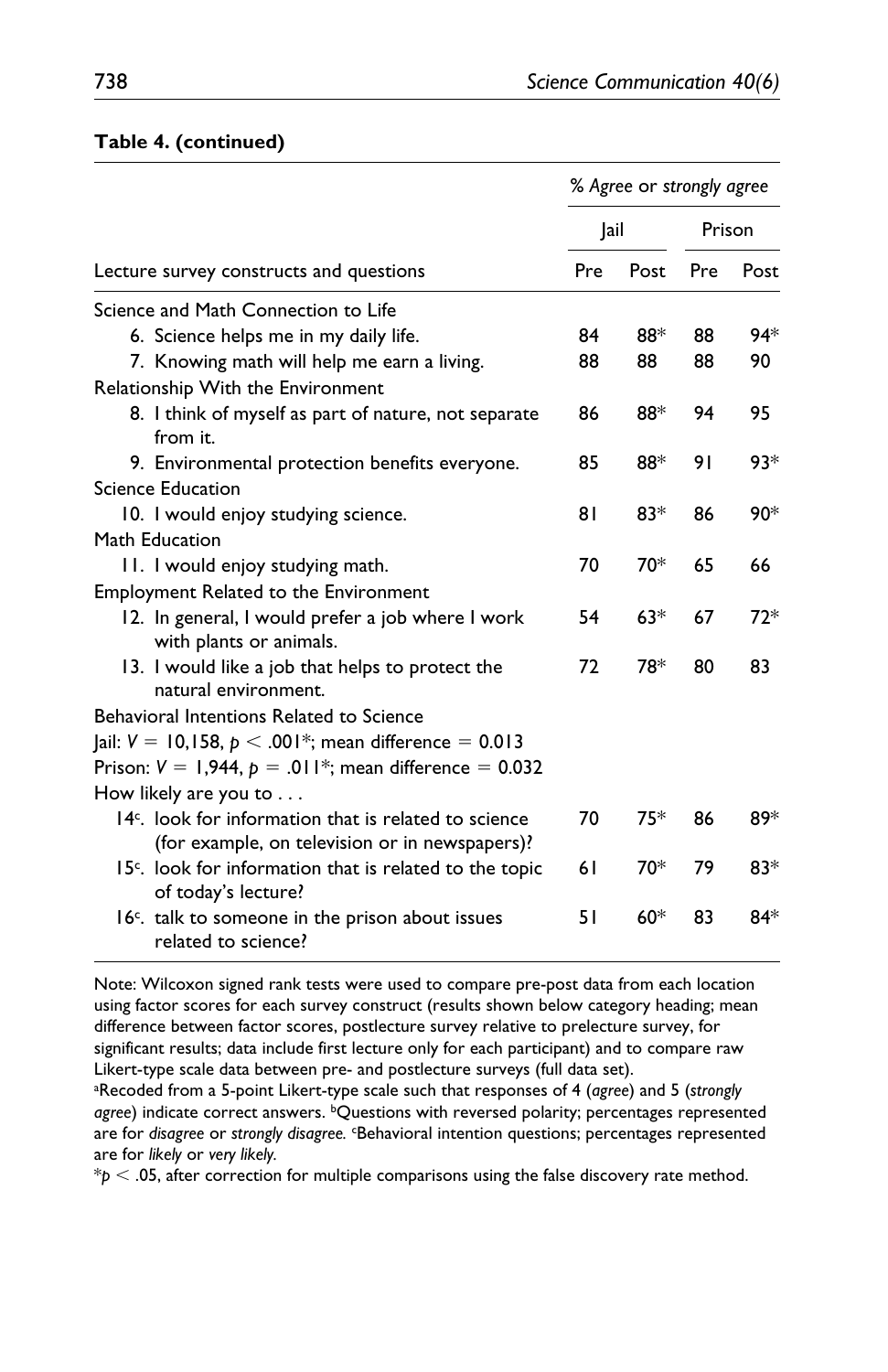

**Figure 1.** Summary of lecture survey data before (pre) and after (post) science lectures: Data from (A) the Salt Lake County Jail and (B) the Utah State Prison. Note: Percentages are given for content questions answered correctly (Questions 1-3, data pooled), attitude questions answered with *agree* or *strongly agree* (Questions 4-13, mean), and behavioral intention questions answered with *likely* or *very likely* (Questions 14-16, mean). For each question type, mean response values (and construct scores; see Table 4) increased significantly from prelecture to postlecture ( $p < .05$ , Wilcoxon signed rank tests with correction for multiple comparisons). For two attitude questions (4 and 5) with reversed polarity, responses represented are for *disagree* or *strongly disagree*. See Table 4 for survey questions and average responses.

prison (67% to 89%;  $p < .05$ ; Wilcoxon signed rank tests). Inmates' attitudes about science, math, and nature (Attitude construct) became significantly more positive from pre- to postlecture ( $p < .05$ ; Wilcoxon signed rank tests; data from first lecture attended for each participant only). Likewise, individual question scores increased in 7 of 10 questions at the jail and 4 of 10 questions at the prison. In one question at the jail (Question 4: Only highly trained scientists can understand science), attitude became more negative from pre-to postlecture. The Behavioral Intention construct also increased from pre- to postlecture ( $p < .05$ ; Wilcoxon signed rank tests; data from first lecture attended for each participant only). Individual survey questions indicated that inmates were significantly more likely to seek out science media and were more likely to talk about science with others after the lecture than before. Results from the subset of data that included each participant only one time (first lecture only) were nearly identical to the results from the full data set. When combining data by question type (content knowledge, attitude, or behavioral intention), mean Likert-type scale scores increased in all three categories for both the jail and prison data ( $p < .05$ , Wilcoxon signed rank tests; Figure 1). The magnitude of increase in scores from pre- to postlecture was similar for content knowledge and attitude questions at the jail and prison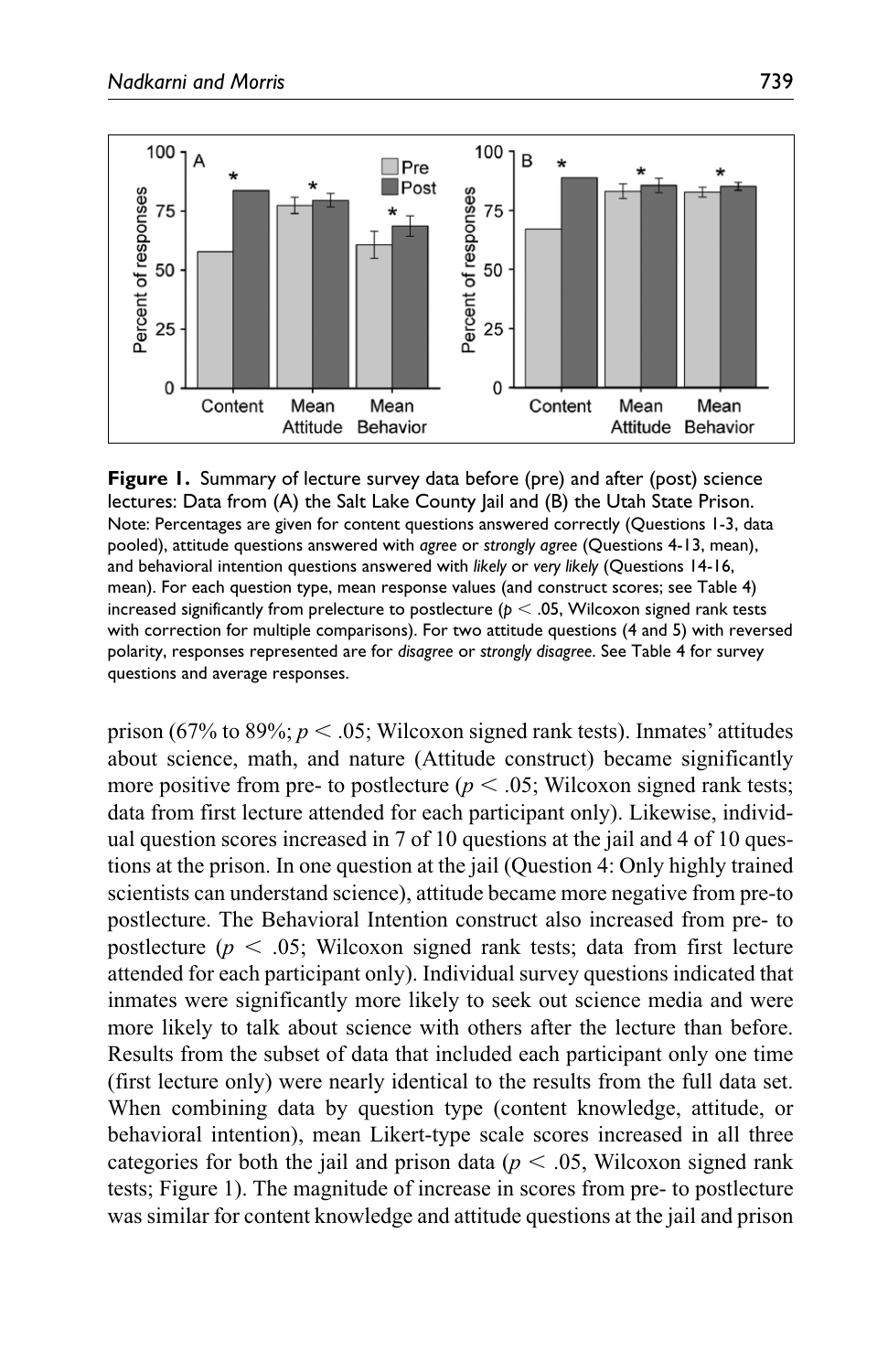whereas scores for behavioral intention questions increased more at the jail than at the prison.

## **Discussion**

Although incarcerated populations are often characterized as having poor educational backgrounds, being disinterested in learning, and having few tools or desires to seek higher education, our results depict incarcerated audiences as being interested in, capable of, and desirous of science education. In both the jail and the prison, the lecture series produced considerable increases in science content knowledge (pre- to postlecture increases); increases in positive attitudes related to science, math, and nature; and an increase in the self-reported likelihood that inmates would seek out science media and talk about science with others.

There are four limitations to consider when interpreting these results. First, the voluntary nature of this program may have influenced the results of our surveys. Both attendance at the science lectures and completion of preand postlecture surveys were voluntary. This may have selected for attendees who were more likely to respond positively on surveys. Second, both response bias and pleasing bias may have influenced our results, given the limited opportunities for inmates to engage with outside parties and the limited number of programming options available within correctional institutions. Third, survey questions about employment (e.g., "I would like a job that helps to protect the natural environment") are difficult to interpret given that most inmates are not employed and thus may have a desire for any type of job. Finally, logistical constraints (e.g., limited access to inmates, high turnover rates of attendees, and lack of ability to contact inmates after our science lectures due to institutional security rules) prevented us from obtaining measures of the durability of changes in science content knowledge and perspectives on science.

Because our survey design was constrained by both logistics (institutional rules) and participant inclusion (to accommodate a very broad range of literacy and educational background), our survey instruments were not directly calibrated with measures from other studies of science literacy or attitudes about science among the general public. However, levels of interest in and attitudes about science in our sample of inmates are remarkably to similar or even exceeded those of the general public, as reported in three measures of science literacy of the U.S. population. First, in a longitudinal study of science literacy of the general public, Miller (2004) reported that approximately 80% of respondents rated that the world was better off and had more opportunities due to science, and that 72% of general public audiences stated that the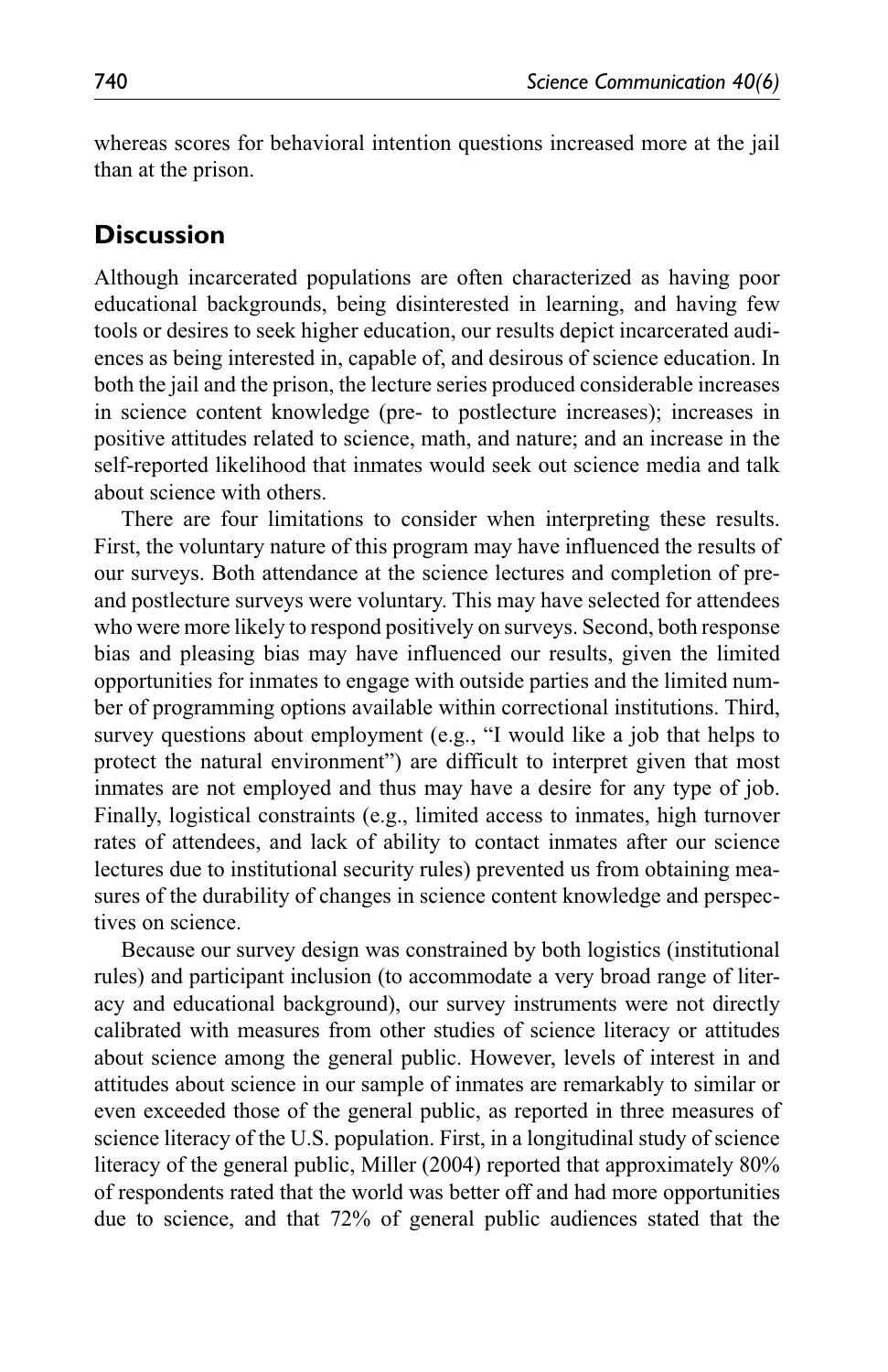benefits of science are much or slightly greater than the harms of science. A second nationwide survey in 2014 (Pew Research Center, 2015b) of 2,000 members of the general public indicated that 79% of adults think that science has made life easier for most people and that a majority are positive about scientists' impact on the quality of life. Similarly, more indicated that science has had a positive (62%) rather than negative (31%) impact on the quality of the environment today. The responses from inmates' surveys closest to these assessments indicated a comparable level of positivity: 72% to 86% of inmates viewed science and math as being an important part of their lives (Table 1).

Many inmates saw themselves as interested in (78% to 92%) and capable of (68% to 82%) science, and that they would "sign up for a university presentation if it were available" (78% to 90%). On institution-wide baseline surveys, the mean percentage of positive responses for questions based on interest and connection to science, math, and nature ranged from 75% to 88%. Inmates were enthusiastic about science and math education (80% to 92% positive responses) and employment related to the environment (64% to 78% positive responses). Inmates were also fairly likely to seek out science media and talk with others about science (66% to 71%).

Science/math/nature positivity was higher among jail inmates compared to prison inmates. This result is important because it may reflect one of the effects of the duration of incarceration. Prison sentences are generally greater than a year, whereas the length of incarceration in jails is much shorter. At the Salt Lake County Jail, for example, the average length of stay is 20 days and 55% of inmates are released from jail within 3 days (Salt Lake County Auditor, 2001). The effects of jail and prison incarceration on inmates differ in other ways that may lead to differences in perspectives, such as a focus outward (on release and outside support community) versus inward (on personal security and self-reliance) for jail and prison inmates, respectively (Gibbs, 1975).

We found that jail and prison staff also had generally positive attitudes: Mean percentage of positive responses for Identity With Science and Scientists, Science and Math Connection to Life, and Relationship With the Environment questions ranged from 64% to 82%. When using staff as a proxy for the general U.S. population (these groups have similar demographics and education levels; U.S. Census Bureau, 2010, 2016), we found that inmates had more positive scores in all five survey constructs at both institutions.

Our demographic analysis of inmates indicated that men, as compared to women, at the prison had more positive identity with and connection to science, more positive views of math education, and greater interest in employment related to the environment. These results are similar to those from other studies, which have shown that women generally have less interest in science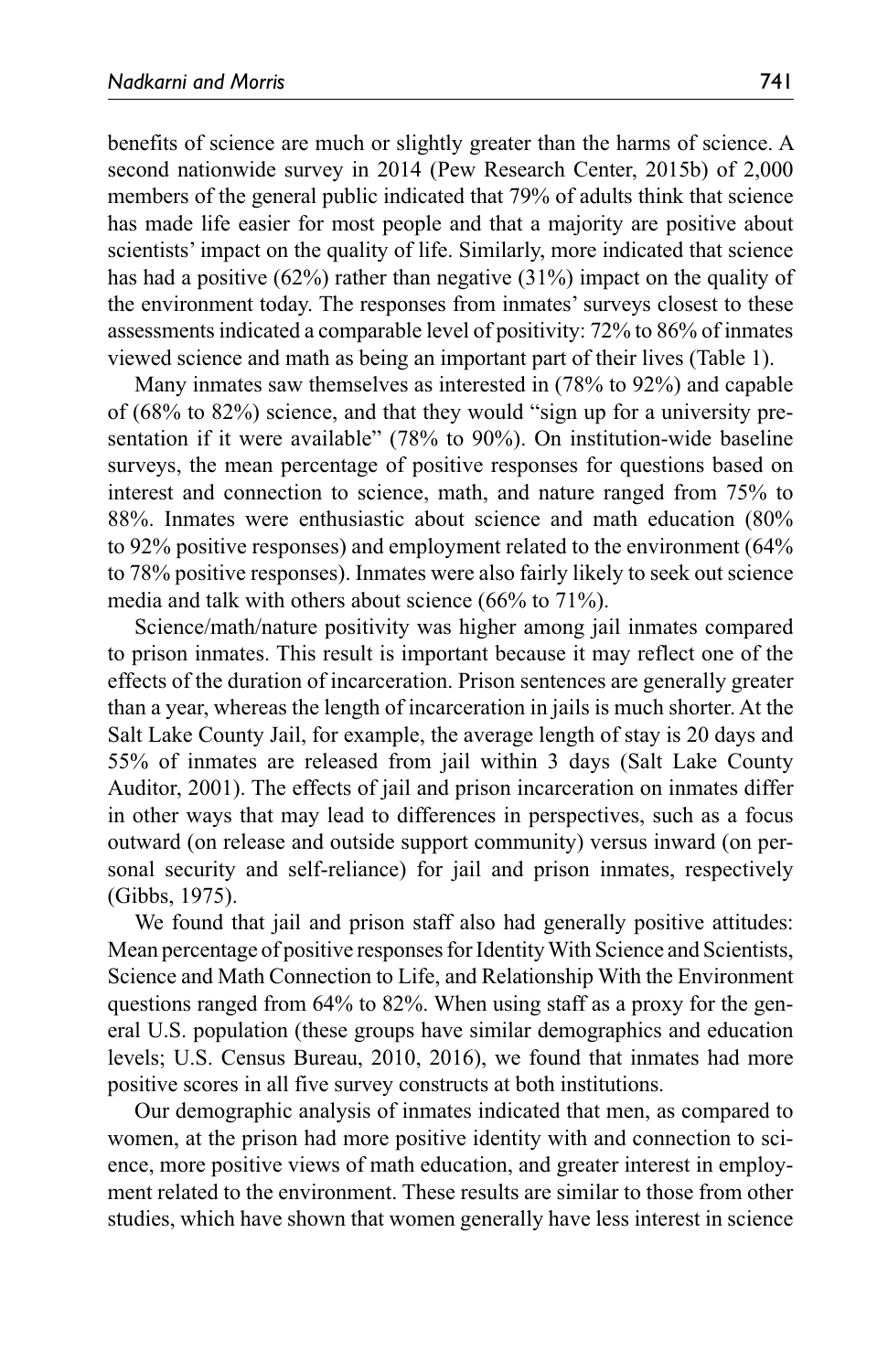and technology (National Science Board, 2014; Pew Research Center, 2015a), less favorable attitudes toward science (Hayes & Tariq, 2000), and constitute a larger percentage of "science pessimists" than men (Nisbet  $\&$ Markowitz, 2014). Studies of student populations have also shown strong gender-stereotyped patterns of science-related attitudes and engagement, including lower levels of optimism and confidence about science among girls (reviewed in Osborne, Simon, & Collins, 2003) that is associated with lower participation by girls in physics (e.g., Gill & Bell, 2013) and other secondary science courses (e.g., Mack & Walsh, 2013). Interestingly, we found no gender differences in survey constructs at the jail.

We found few differences based on ethnic background, though minorities at the prison were more positive view of math education (Math Education construct). Education level had a strong effect on attitude and behavioral intentions related to science, math, nature, and science and math education. Generally, more positive scores for these questions were associated with higher levels of education. These results are consistent with previous studies that have shown strong associations between science positivity and interest and the levels of both formal and science-/math-specific education (National Science Board, 2014; Nisbet & Markowitz, 2014).

Our results are derived from a large sample of inmates in Utah, from which we suggest that interactive science lectures and additional ISE approaches may be of use for incarcerated population. Our results also provide support for the implementation of more science education within prisons and jails, which is consistent with recent reports on the impacts of corrections education in general (Davis et al., 2013; Vacca, 2004). Inmates benefit through increased access to science information and direct exposure to the ways scientists think and act that would otherwise seem or be unreachable. Because only a few prisons offer anything beyond basic education (GED, vocational certificates, high school, and with a very few exceptions, higher education, mostly in the social sciences), informal lectures given by scientists appear to foster the four strands of informal science learning (see above) by providing advanced science content knowledge as well as increasing understanding of the processes and participants in science. Benefits for the corrections community include (1) occupying inmates with topics other than dissatisfaction with their condition, (2) providing awareness of job skills needed in the STEM workforce after release, and (3) improving the image of prisons in the larger community.

Although we did not formally assess benefits for scientists of this practice, we gained anecdotal information (from brief voluntary anonymous online surveys of presenters) that such benefits can include the following: (1) directly engaging and raising scientific awareness and appreciation in a novel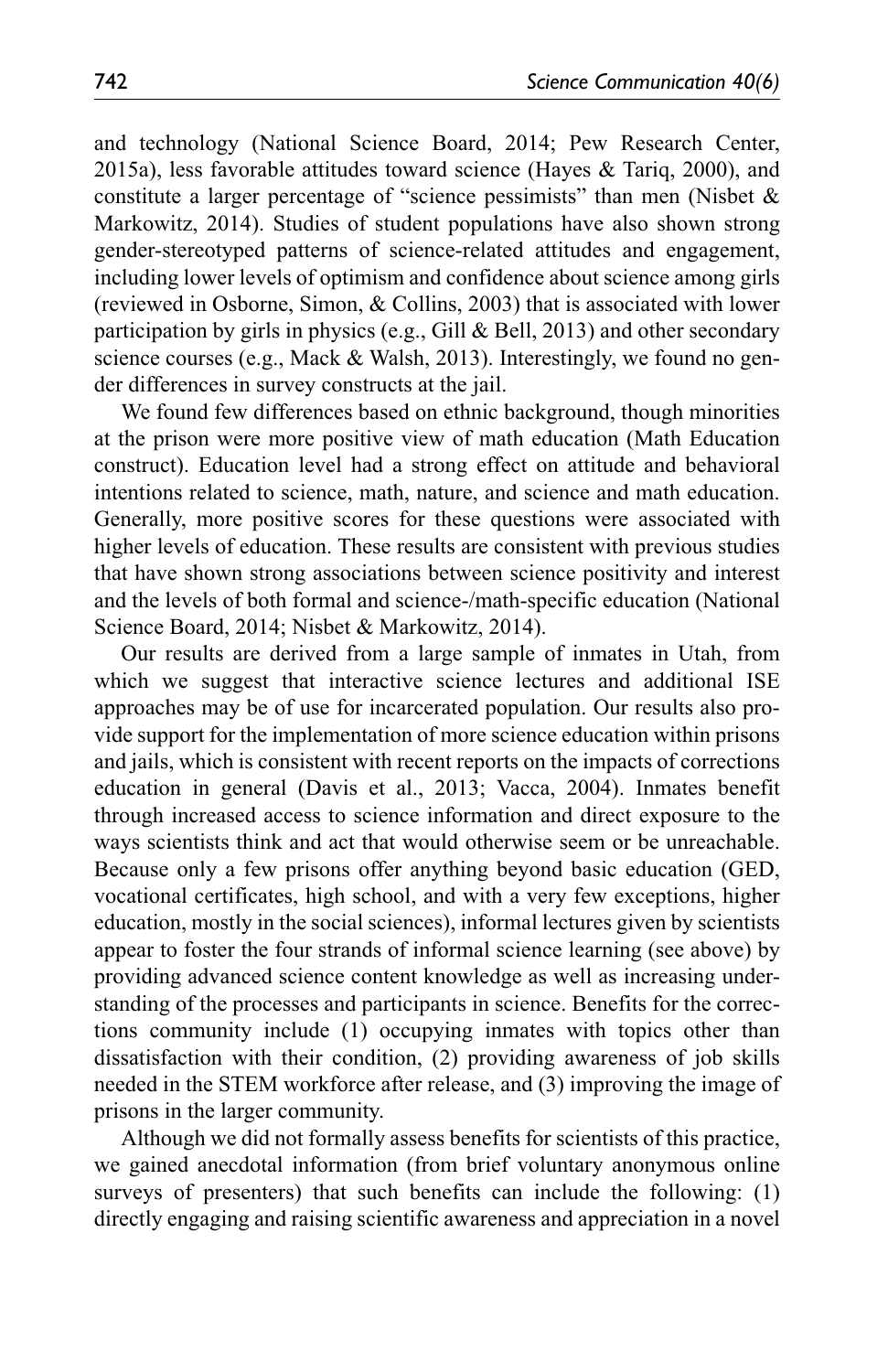and non-traditional, (2) potentially gaining new scientific insights from a diverse audience with unique perspectives, (3) fulfilling Broader Impacts for National Science Foundation grant requirements in powerful and visible ways, and (4) potentially recruiting new students to scientific study—some offenders expressed a keen desire to pursue such work after release. Future work should focus on this area.

Our approach—the delivery of live ISE lectures by scientists—is distinct from the growing number of higher education programs in correctional institutions, which involve faculty teaching programs with a unified curriculum in a given discipline, assessing content knowledge with tests, and awarding academic credit. These tend to involve far more logistical work and cost more to inmates or to an institution than our program, with funds needing to be raised to offset tuition. Participation in college-level classes and/or vocational programs is based on the inmate receiving approval from prison administration, passing entrance exams, and having money to pay all or part of the tuition. Formal correctional science education also has a higher profile and is less "nimble" than informal science lectures, as topics from our different scientists were not constrained by needing to follow a preset curriculum (Chappell, 2004). Our informal science lecture series required only a memorandum of understanding (reviewed and renewed annually) between the correctional institutions and the University of Utah, as well as IRB permissions.

A growing number of corrections administrators and policy makers now recognize that education improves inmates' chances of not returning to prison. Inmates who participate in correctional education programs had 43% lower odds of recidivating than those who do not, which translates to a reduction in the risk of recidivating of 13% (Davis et al., 2013). Education also improves inmates' chances of obtaining employment after release: Those with education had odds that were 13% higher than the odds for those who did not participate in correctional education (Davis et al., 2013).

Providing correctional education can be cost-effective when it comes to reducing recidivism. The 2013 RAND study (Davis et al., 2013) estimated that the direct costs of providing correctional education are cost-effective compared with the direct costs of reincarceration. Because the analysis accounts only for direct costs and not for such things as the financial and emotional costs to crime victims and costs to the criminal justice system as a whole, this is a conservative estimate of the broader effect correctional education could yield. The cost of our program was very low: the salary of a part-time program manager (recruited scientists, worked with presenters to develop lecture content, arranged security clearances, administered IRB protocols, and analyzed evaluations), modest stipends for lecturers, transportation between the university and the corrections institutions, and services of a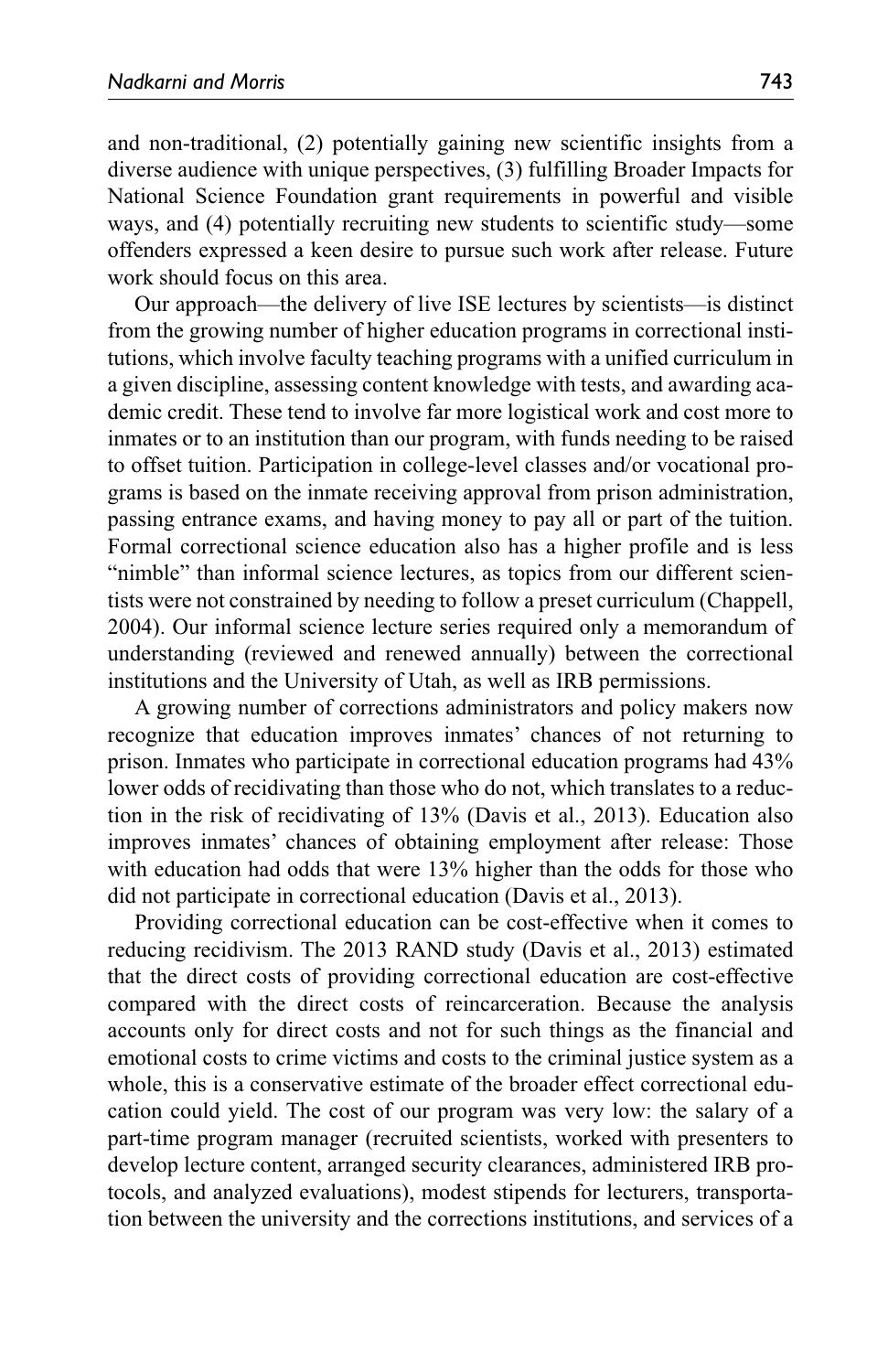professional external evaluator. Our program of two science lectures per month cost approximately US\$43,000 per year for 12 lectures each in the Salt Lake County Jail and Utah State Prison, which is equivalent to US\$45/ inmate/year or US\$4/inmate/month. Costs for the correctional institutions were minor, as the lectures "piggybacked" on existing security regimes and officers placed posters as part of their regular rounds.

The RAND analysis (Davis et al., 2013) also highlighted a continuing need to understand the processes behind effective corrections educations programs, such as curriculum, quantity, frequency, and quality to inform policy and funding decisions. We recognize that our evaluation approach assessed short-term changes in content knowledge, attitudes, and behavioral intentions and that longitudinal studies will be needed to assess the longer term effects of science lectures. Science learning researchers must invest in well-designed evaluations of correctional education programs with rigorous research designs to examine questions related to potential selection bias and program quantity and frequency and to also measure more proximal outcomes, such as changes in motivation, literacy gains, developing skills needed by local employers, and attaining academic degrees and industry-recognized certificates to help states making strategic decisions on whether and how to recalibrate programs to adjust to changes in funding.

The situation that we have documented with the baseline and lecture surveys of incarcerated populations' reception of informal science presentations leads to the conclusion that men and women in jails and prisons present an appropriate audience for science information and contact with scientists, and may represent a potential but overlooked source of contribution to the scientific enterprise. Although being successful at participating in and learning from science lectures is only a first step to higher education or the STEM workforce, bringing together people of diverse backgrounds and ways of knowing is of benefit to global science. Even if ISE activities do not motivate this population to choose to be direct participants in science, positive exposure of inmates and corrections staff may result in a more informed citizenry and help bridge the presently large gap in trust between the scientific community and a segment of the public that rarely benefits from science communication and education.

### **Acknowledgments**

We acknowledge the collaboration of the Utah Department of Corrections, the Salt Lake County Sheriff's Office, and the University of Utah College of Science. We thank Emily Gaines Crockett, Matthew Whittaker, Stacy Eddings, Program Directors Craig Burr and Victor Kersey, Sheriff Jim Winder, Chief Pamela Lofgreen, Captain Matt Dumont, Sgt. Terry Wall, Sgt. Shon Lance, and Lt. Jennifer Stansfield for their support. James Ruff and Fred Adler gave useful advice on analysis.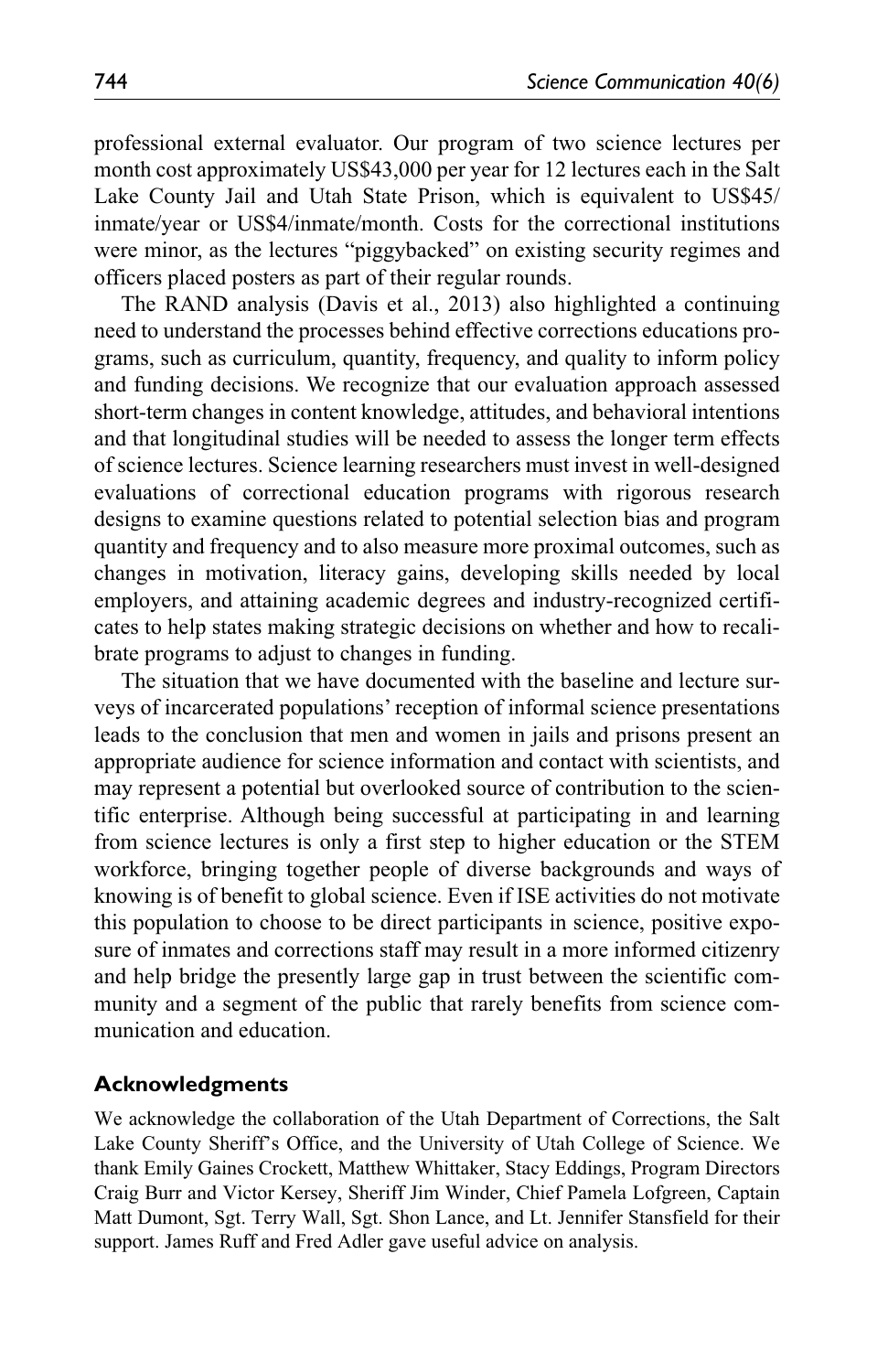### **Declaration of Conflicting Interests**

The author(s) declared no potential conflicts of interest with respect to the research, authorship, and/or publication of this article.

### **Funding**

The author(s) disclosed receipt of the following financial support for the research, authorship, and/or publication of this article: This research was supported by National Science Foundation grants (DRL-1204448 and DRL-1514494 to NMN), private donations, and in-kind support from program partners. The funders had no role in study design, data collection and analysis, decision to publish, or preparation of the manuscript.

## **ORCID iD**

Jeremy S. Morris **b** <https://orcid.org/0000-0002-8647-4420>

### **References**

- Ajzen, I., & Fishbein, M. (1980). *Understanding attitudes and predicting social behavior*. Englewood Cliffs, NJ: Prentice Hall.
- Bauer, M. W., & Jensen, P. (2011). The mobilization of scientists for public engagement. *Public Understanding of Science*, *20*, 3-11.
- Benjamini, Y., & Hochberg, Y. (1995). Controlling the false discovery rate: A practical and powerful approach to multiple testing. *Journal of the Royal Statistical Society: Series B (Statistical Methodology)*, *57*, 289-300.
- Carson, E. A. (2015). *Prisoners in 2014*. Washington, DC: Bureau of Justice Statistics, U.S. Department of Justice.
- Carson, E. A., & Golinelli, D. (2013). *Prisoners in 2012: Trends in admissions and releases*, 1991–2012. Washington, DC: Bureau of Justice Statistics, U.S. Department of Justice.
- Chappell, C. (2004). Post-secondary correctional education and recidivism: A metaanalysis of research conducted 1990-1999. *Journal of Correctional Education*, *55*, 148-169.
- Committee on Equal Opportunities in Science and Engineering. (2013). *Broadening participation in America's STEM workforce: 2011-2012 Biennial report to Congress*. Arlington, VA: National Science Foundation.
- Davis, L. M., Bozick, R., Steele, J. L., Saunders, J., & Miles, J. N. (2013). *Evaluating the effectiveness of correctional education: A meta-analysis of programs that provide education to incarcerated adults*. Santa Monica, CA: RAND Corporation.
- de Leeuw, A., Valois, P., Aizen, I., & Schmidt, P. (2015). Using the theory of planned behavior to identify key beliefs underlying pro-environmental behavior in high-school students: Implications for educational interventions. *Journal of Environmental Psychology*, *42*, 128-138.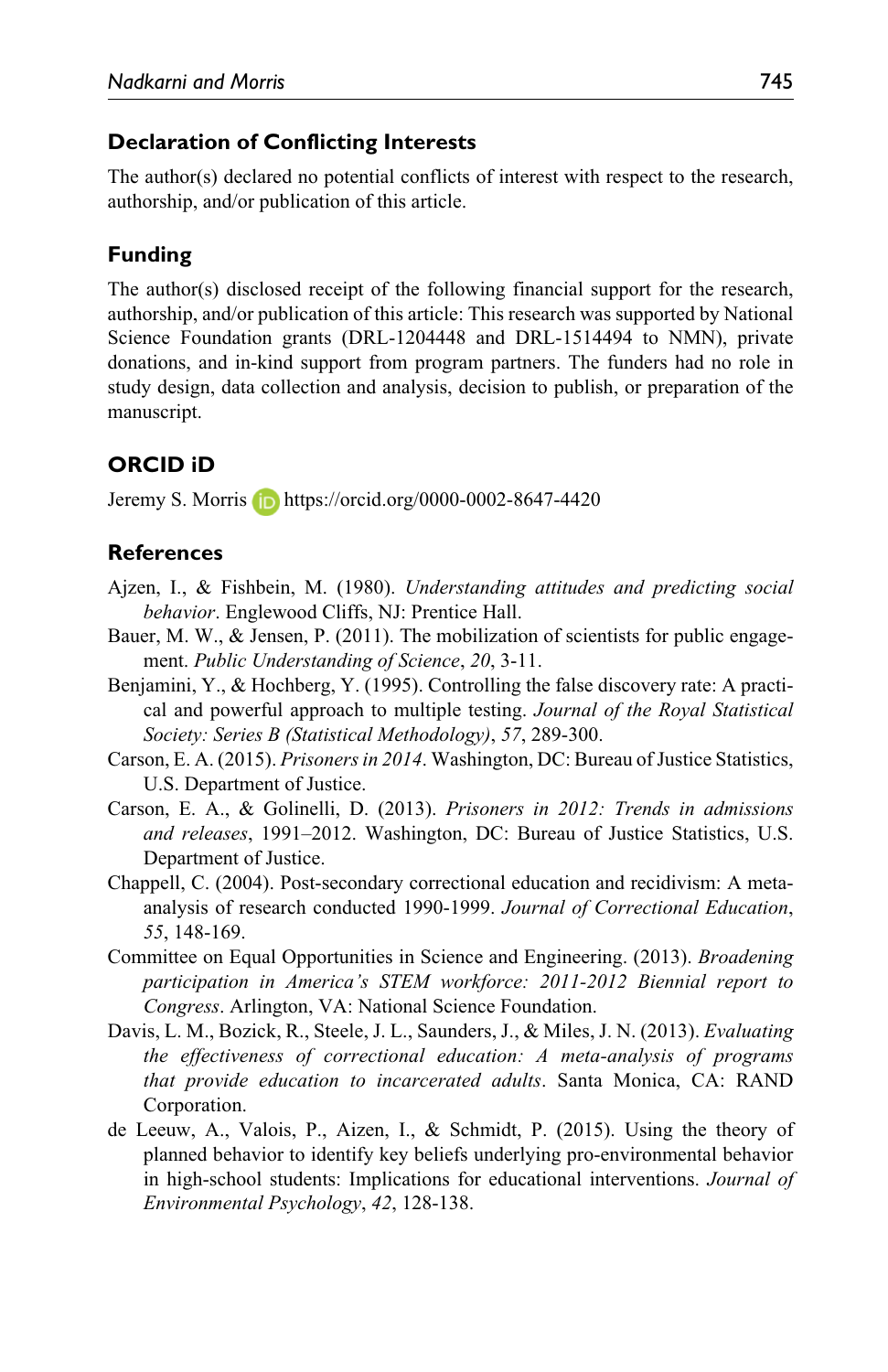- Dunlap, R., & Van Liere, K. (1978). The "new environmental paradigm": A proposed measuring instrument and preliminary results. *Journal of Environmental Education*, *9*, 10-19.
- Dunlap, R. E., Van Liere, K. D., Mertig, A. G., & Jones, R. E. (2000). Measuring endorsement of the new ecological paradigm: A revised NEP scale. *Journal of Social Issues*, *56*, 425-442.
- Durose, M. R., Cooper, A. D., & Snyder, H. N. (2014). *Recidivism of prisoners released in 30 states in 2005: Patterns from 2005 to 2010*. Washington, DC: Bureau of Justice Statistics, U.S. Department of Justice.
- Eisinga, R., Grotenhuis, M., & Pelzer, B. (2013). The reliability of a two-item scale: Pearson, Cronbach, or Spearman-Brown? *International Journal of Public Health*, *58*, 637-642. doi:10.1007/s00038-012-0416-3
- Fennema, E., & Sherman, J. A. (1976). Fennema-Sherman Mathematics Attitudes Scale: Instruments designed to measure attitudes toward the learning of mathematics by females and males. *Journal for Research in Mathematics Education*, *7*, 324-326.
- Gallagher, B. E. (2013). *Science and sustainability programs in prisons: Assessing the effects of participation on inmates* (Master's thesis). The Evergreen State College, Olympia, WA. Retrieved from[http://archives.evergreen.edu/mastersthe](http://archives.evergreen.edu/masterstheses/Accession86-10MES/Gallagher_B2013.pdf)[ses/Accession86-10MES/Gallagher\\_B2013.pdf](http://archives.evergreen.edu/masterstheses/Accession86-10MES/Gallagher_B2013.pdf)
- Gibbs, J. J. (1975). Jailing and stress. In H. Toch (Ed.), *Men in crisis: Human breakdowns in prison* (pp. 144-162). Chicago, IL: Aldine.
- Gill, T., & Bell, J. F. (2013). What factors determine the uptake of A-level physics? *International Journal of Science Education*, *35*, 753-772.
- Guterl, F. (2014). Diversity in science: Why it is essential for excellence. *Scientific American*, *311*. Retrieved fro[mhttps://www.scientificamerican.com/article/](https://www.scientificamerican.com/article/diversity-in-science-why-it-is-essential-for-excellence/) [diversity-in-science-why-it-is-essential-for-excellence/](https://www.scientificamerican.com/article/diversity-in-science-why-it-is-essential-for-excellence/)
- Harlow, C. W. (2003). *Education and correctional populations* (Bureau of Justice Statistics special report). Washington, DC: U.S. Department of Justice.
- Hayes, B. C., & Tariq, V. N. (2000). Gender differences in scientific knowledge and attitudes toward science: A comparative study of four Anglo-American nations. *Public Understanding of Science*, *9*, 433-447.
- Holdren, J. P. (2008). Science and technology for sustainable well-being. *Science*, *319*, 424-434.
- Institute of Education Sciences. (2013). *Common guidelines for research and development*. Washington, DC: U.S. Department of Education and National Science Foundation. Retrieved from [https://www.nsf.gov/pubs/2013/nsf13126/nsf13126.](https://www.nsf.gov/pubs/2013/nsf13126/nsf13126.pdf) [pdf](https://www.nsf.gov/pubs/2013/nsf13126/nsf13126.pdf)
- Karpowitz, D. (2005). Prison, college, and the paradox of punishment. *Studies in Law, Politics, and Society*, *37*, 305-331.
- Kirk, D. S. (2015). A natural experiment of the consequences of concentrating former prisoners in the same neighborhoods. *Proceedings of the National Academy of Sciences*, *112*, 6943-6948.
- Leshner, A. I. (2007). Outreach training needed. *Science*, *315*, 161.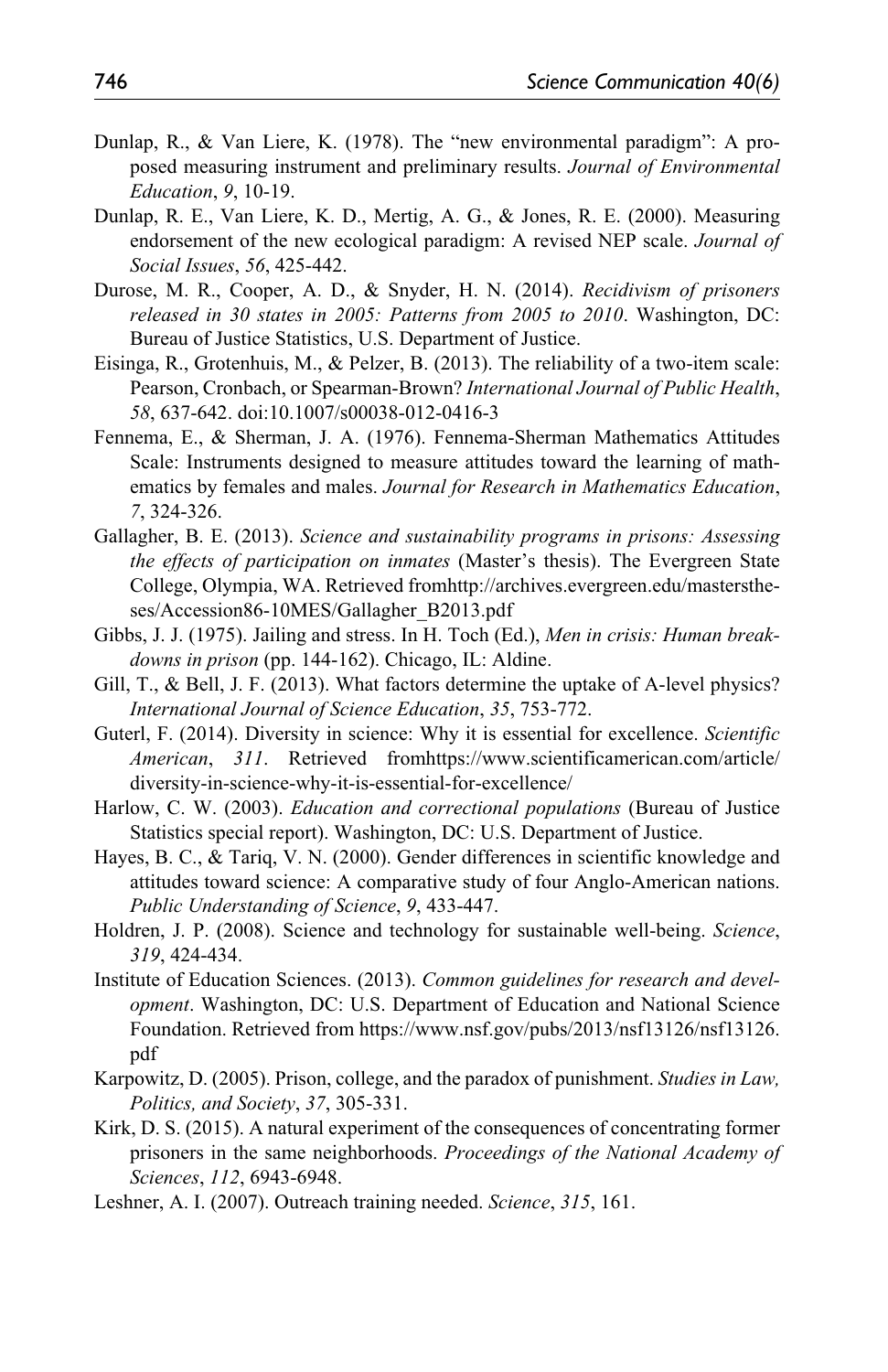- Mack, J., & Walsh, B. (2013). *Mathematics and science combinations NSW HSC 2001-2011 by gender*. Sydney, New South Wales, Australia: University of Sydney, School of Mathematics and Statistics.
- MacKenzie, D. L. (2006). *What works in corrections: Reducing the criminal activities of offenders and delinquents*. New York, NY: Cambridge University Press.
- Miller, J. D. (2004). Public understanding of, and attitudes toward, scientific research: What we know and what we need to know. *Public Understanding of Science*, *13*, 273-294.
- Miller, J. D. (2013). *The American people and science policy: The role of public attitudes in the policy process*. New York, NY: Elsevier.
- Minton, T. D., & Zeng, Z. (2015). *Jail inmates at midyear 2014*. Washington, DC: U.S. Department of Justice.
- Moore, R. W., & Foy, R. L. H. (1997). The Scientific Attitude Inventory: A revision (SAI II). *Journal of Research in Science Teaching*, *34*, 327-336.
- Nadkarni, N. M., Hasbach, P. H., Thys, T., Crockett, E. G., & Schnacker, L. (2017). Impacts of nature imagery on people in severely nature-deprived environments. *Frontiers in Ecology and the Environment*, *15*, 395-403.
- National Academy of Sciences. (2011). *Expanding underrepresented minority participation: America's Science and technology talent at the crossroads*. Washington, DC: National Academies Press.
- National Aeronautics and Space Administration. (2015). *NASA education implementation plan*. Washington, DC: Author.
- National Research Council. (2009). *Learning science in informal environments: People, places, and pursuits*. Washington, DC: National Academies Press.
- National Science Board. (2014). *Science and Engineering Indicators 2014*. Arlington, VA: National Science Foundation.
- National Science Foundation. (2015). *Women, minorities, and persons with disabilities in science and engineering*. Arlington, VA: National Center for Science and Engineering Statistics.
- Nisbet, M., & Markowitz, E. M. (2014). Understanding public opinion in debates over biomedical research: Looking beyond political partisanship to focus on beliefs about science and society. *PloS one*, *9*(2), e88473.
- Osborne, J., Simon, S., & Collins, S. (2003). Attitudes towards science: A review of the literature and its implications. *International Journal of Science Education*, *25*, 1049-1079.
- Pew Research Center. (2015a). *Americans, politics and science issues*. Washington, DC: Author.
- Pew Research Center. (2015b). *Public and scientists' views on science and society*. Washington, DC: Author.
- Phillips, K. (2014). How diversity makes us smarter. *Scientific American*. Retrieved from [https://www.scientificamerican.com/article/how-diversity](https://www.scientificamerican.com/article/how-diversity-makes-us-smarter/)[makes-us-smarter/](https://www.scientificamerican.com/article/how-diversity-makes-us-smarter/)